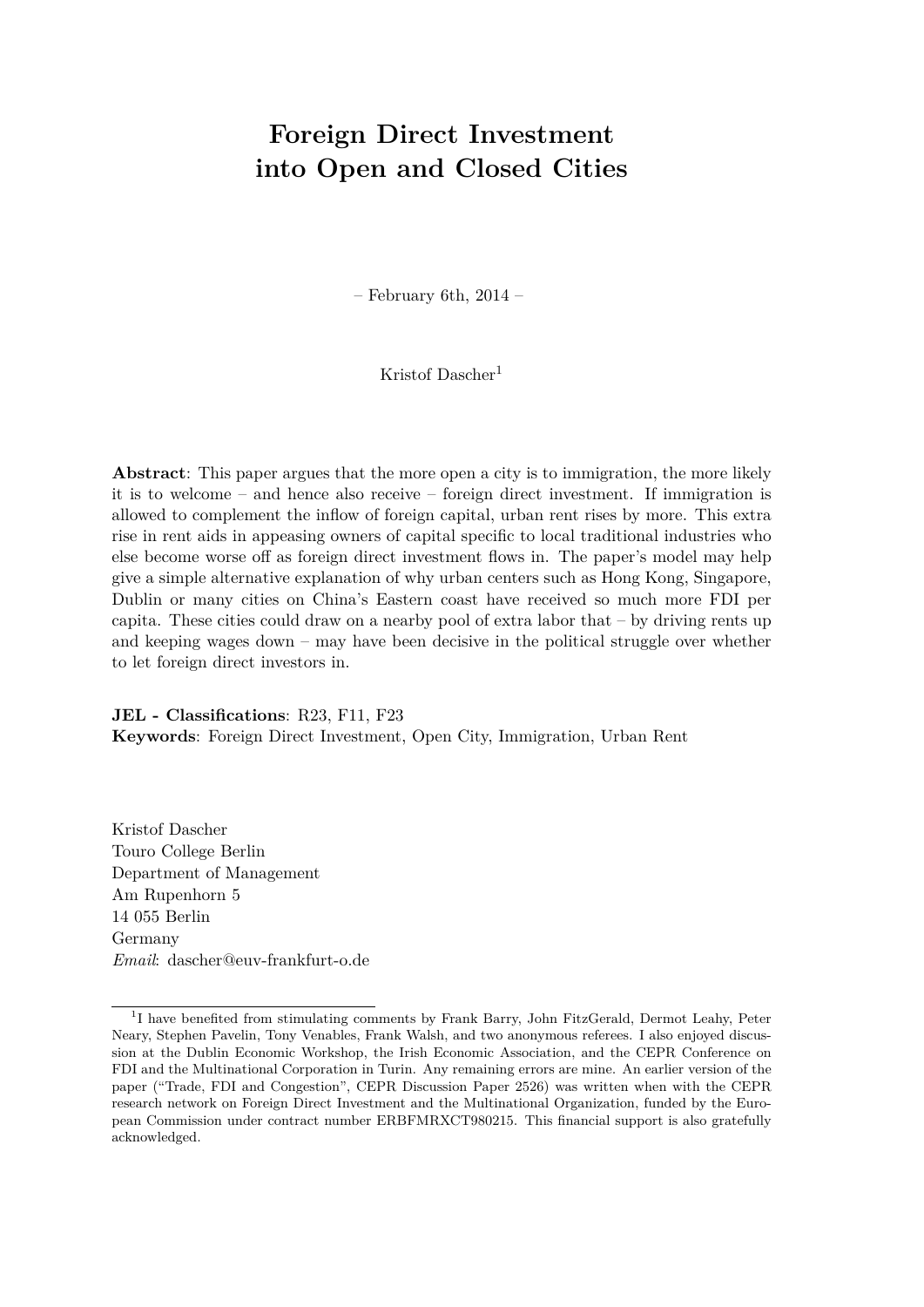## **1 Introduction**

Foreign direct investment (FDI) can often be traced back to the characteristics of the investor, the host country or the home country (Blonigen/Piger (2011)). Enjoying a coincident inflow of labor is, to be sure, not commonly considered one of these determinants of FDI. Yet such an inflow is at the heart of the World Bank's explanation of why Hong Kong and Singapore became those eminent recipients of FDI (World Bank (1993)). Employment with foreign direct investors attracted an influx of workers from the two cities' respective hinterlands. This immigration did not drive out indigenous households, who had been provided with their own housing. Instead this immigration drove up urban rent, making indigenous landlords better off. Capitalization of FDI-induced immigration into land values may be why indigenous voters embraced, rather than opposed, FDI in the first place.

Attracting FDI, so this political economy narrative suggests, is easier for cities that enjoy an abundance of extra labor close by, and whose indigenous residents own their dwellings themselves. This paper explores this idea further, in a model that combines standard characteristics of a small trading and factor importing economy with the rivalry for land typical of the urban society. The modeling synthesis we obtain reveals a number of price changes that may characterize an FDI recipient city. Not just may wages rise, and may returns to capital specific to local traditional industries fall as FDI flows in. Urban rent might rise, too. It is this variety of price changes and the corresponding ambiguities in household income changes that must inevitably impact on political interests and hence government's decision on whether or not to bid for foreign direct investment.

Despite these ambiguities in detail we are able to obtain an overall result that seems unambiguous and straightforward enough. We will show that a city is the likelier to welcome (and hence receive) FDI in the first place the more extra immigrants it can count on once FDI has started flowing in. Borrowing a little terminology from urban economics, an open city is one that is surrounded by a worker supply which is perfectly elastic with respect to the city's living conditions, whereas a closed city is one that can never hope to pull in any extra labor. So this paper simply finds that an open city is more likely to attract FDI than a closed city is. We will also show that in some circumstances this labor mobility distinction can be sharpened further still. Then a closed city not just attracts less FDI than an open city does but even fails to attract FDI altogether.

Our distinction between open and closed cities ultimately derives from the pivotal role of urban land ownership and rent. We will see that those FDI induced changes in wages and capital rentals are independent of just how open the city is. But the same will not be true of the implied changes in the urban rent. Urban rent always rises by more if the city is open, reflecting immigrants' extra pressure on the market for urban land. It is precisely this increase in rental incomes that may help offset those losses certain to arise in the city's more traditional industries (as in Corden/Neary (1982)). In an open city the class of indigenous land-owning capitalists may then actually still be better off. In the closed city, in contrast, owning land provides no consolation for local traditional industries' decline. Put differently, having reason to hope for land value capitalization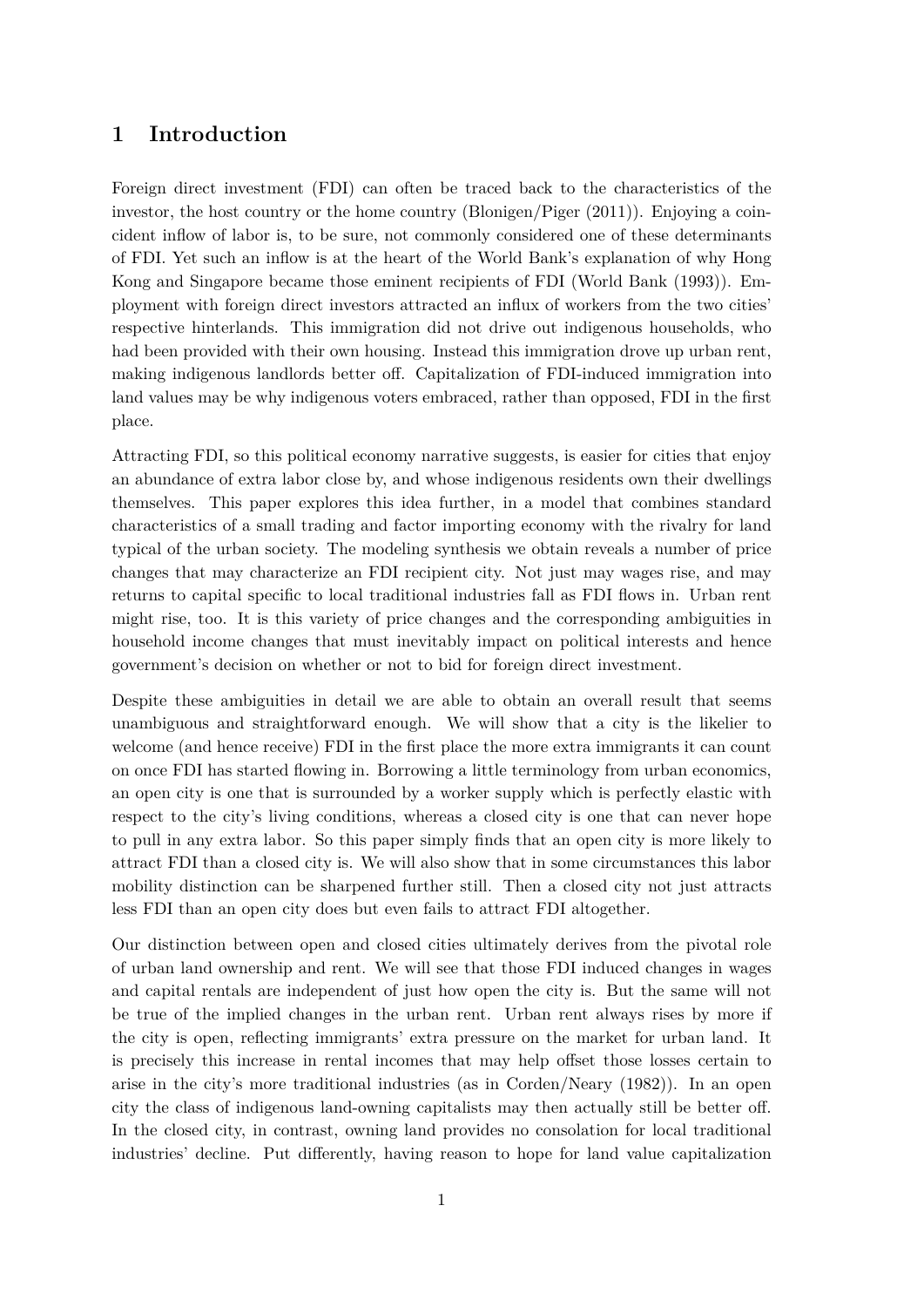may be a driver of providing local public inputs specific to FDI. This paper might thus also be seen as an addition to the household mobility (i.e. Tiebout-) literature on local public goods.

While our focus is on the political economy of FDI, our auxiliary results may be of interest, too. In an open city, providing a local public input to FDI not just fuels both FDI and immigration by itself. Also, in this paper's model these inflows reinforce each other. Mutual reinforcement may well have been part of the spectacular growth observed in Hong Kong and Singapore, where several million immigrants surely not just followed foreign investors but in turn also attracted them. Mutual reinforcement may also have been underlying Chinese coastal cities' success in attracting FDI (Madariaga/Poncet (2007), Zheng et al. (2010)). There the recent surge in FDI coincided with the partial dismantling of the hukou system which before placed tight restrictions on hinterland emigration. To give a European example, Dublin seems another open city with a strong history of simultaneous inflows of FDI and workers (Barry/Hannan (1995), Barry (2002), Honohan/Walsh (2002)).

Ireland has even been noted to "... in effect operate under constant returns ..., able to sustain rapid growth" (Blanchard (2002)). Indeed it seems difficult to disconnect the large inflow of FDI from the drastic simultaneous expansion of the work force, with Ireland attracting almost half a million immigrants from across Europe. The beneficial effect this immigration may have had on FDI, as identified in the literature (e.g., Bartel (1989), Kugler/Rapoport (2007), Javorcik et al. (2011)), at least metaphorically also plays out in this paper's model, even as the underlying mechanics may not always be the same. – Of course, this little list of open city FDI destinations is highly selective. To settle all those various issues of causality a rigorous analysis of immigration's role for FDI is needed. Such an analysis would not just proceed to test this paper's key theme, but could also be more closely informed by the detailed theoretical predictions set out below.

In using duality theory to address general equilibrium, our model builds on Dixit/Norman (1980). In letting government provide a public input to the production sector, we borrow an idea initially set out in Kanemoto (1980) and Michael/Hatzipanayotou (1996). In allowing capital mobility alongside trade in goods and in assuming the existence of specific factors in at least some of the industries, the paper is also closely related to Neary (1995). In discussing labor mobility in line with a given reservation level of utility and a rudimentary land market, the paper makes use of urban economics' open city concept (e.g. Fujita (1989)). Finally, in pointing to land owners' interests the paper relates to the public finance literature on property owners' incentives to provide local public inputs (e.g. Wildasin (2002)).

Obviously the paper draws on conventional building blocks from both international and urban economics. At the same time, combining these blocks into a single model of urban foreign direct investment is, to the best of the author's knowledge, novel. To be sure, numerous authors have analyzed the role of FDI into an urban economy before (e.g. Fung et al. (1999), Yabuuchi (1999)). But because these papers are written in the Harris-Todaro style their focus is on the urban labor market and on the role of FDI for urban unemployment. Making explicit the urban land market, too, not just brings to light the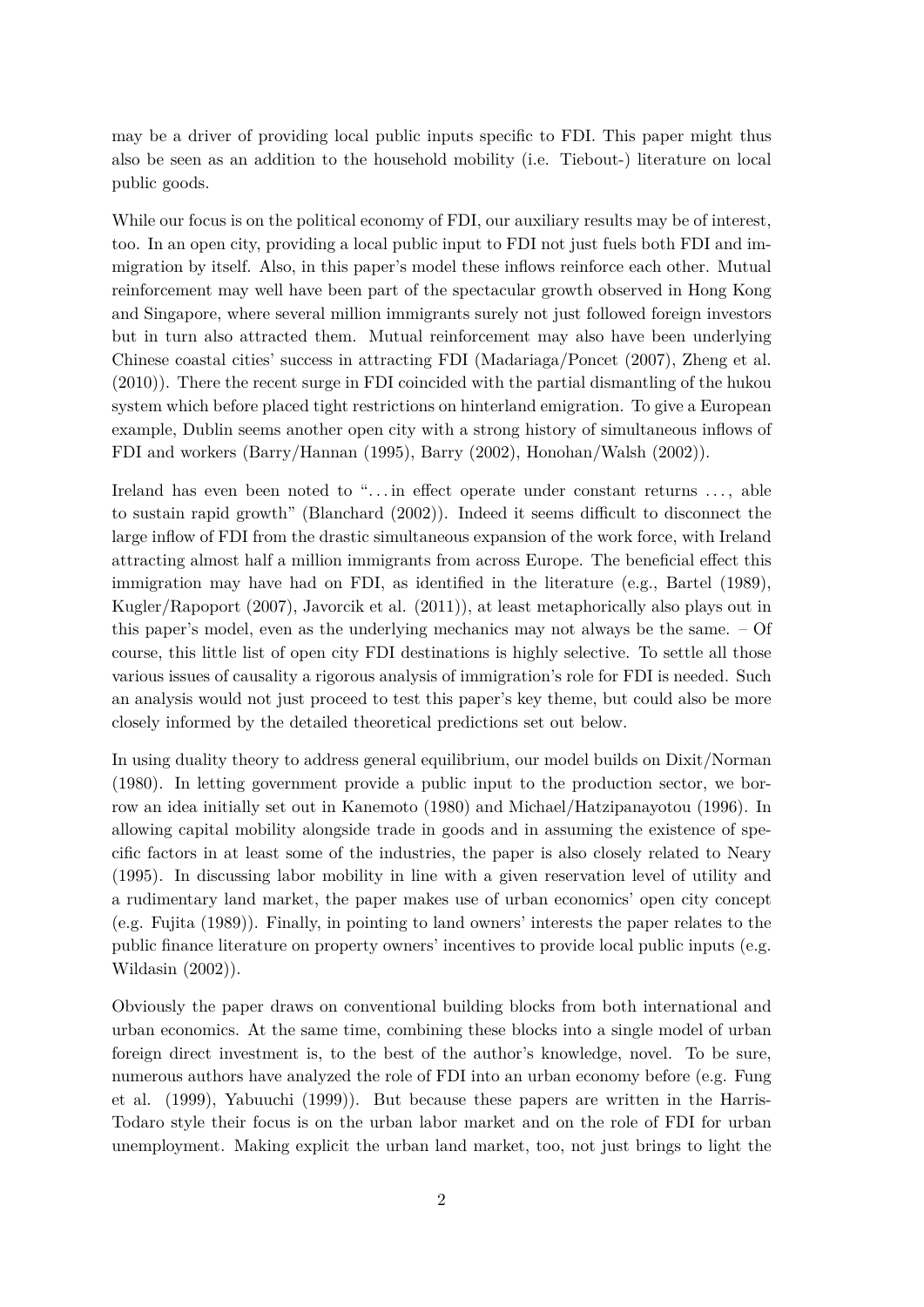political economy of an FDI induced rise in land values. Adding an urban land market also suggests that foreign investors' hiring from the pool of unemployed residents (whose reemployment will not do much to raise rent) may not be the same as their being able to draw on immigration (which is more certain to drive up urban rent).

We emphasize that we do not pursue an analysis of overall welfare. A rigorous analysis of the effects of FDI on welfare would require a more detailed description of how precisely the local economy caters for foreign investors, and of how precisely foreign investors impact on the urban economy, than is provided below. Instead the paper's more modest aim and focus is to relate the strong international variation in FDI to countries' urban openness. Herzer (2012) provides an overview over a number of developing countries' FDI acquisition. In his Table 1 (p. 400), city states surrounded by a rural hinterland such as Singapore (featuring an average FDI/GDP ratio of 10.03 over the 35 years between 1970 and 2005) and Hong Kong (with an average FDI/GDP ratio of 6.71), but also nation states with a dominant primate city surrounded by a less urbanized hinterland such as Chile (3.00), stand out clearly against the sample's median FDI/GDP ratio of 1.23 – even as those other factors stressed in the literature naturally will have contributed to these countries' top ranking also.

The paper has five sections. Section 2 presents a basic single open city model with FDI. Section 3 discusses comparative statics with respect to the city's providing a local public input in both the open and closed city, and assesses this input provision's effects on interest group welfare and local politics. Section 4 embeds the single open city into an urban system. This shifts the analysis' focus from cities to countries, and also to the question of to what extent cities can choose to be open or closed. Section 5 concludes.

# **2 An Open City**

Consider a single open city, surrounded by its rural hinterland. Immigrants from the city's hinterland may move into the city if they wish. Immigrants' reservation utility level is fixed, ever unaffected by the city's policies. The city's non-tradables sector supplies land (or synonymously, housing) *I* to whoever is prepared to pay the urban rent *q*. The city's tradable goods sector consists of two industries, supplying electronic consumer goods *E* and food  $F$  at prices  $p<sub>E</sub>$  and 1, respectively. While each industry employs an industryspecific type of capital it also relies on labor as the complementary input. As in the standard model of specific factors, only labor can move from one industry to the other. Moreover, the degree of spatial mobility varies by factor.

First, capital specific to electronics *K* is perfectly mobile internationally, expecting the same return in the city as can be achieved anywhere else. The city's stock of such capital is considered to represent its stock of FDI, and hence a reduced form description of the many various ways – e.g. spillovers of knowledge, transfer of technology, increased competition – in which FDI may benefit traditional ways of production. Second, labor is not as mobile as capital. Owners of urban land, or "indigenous households", are assumed completely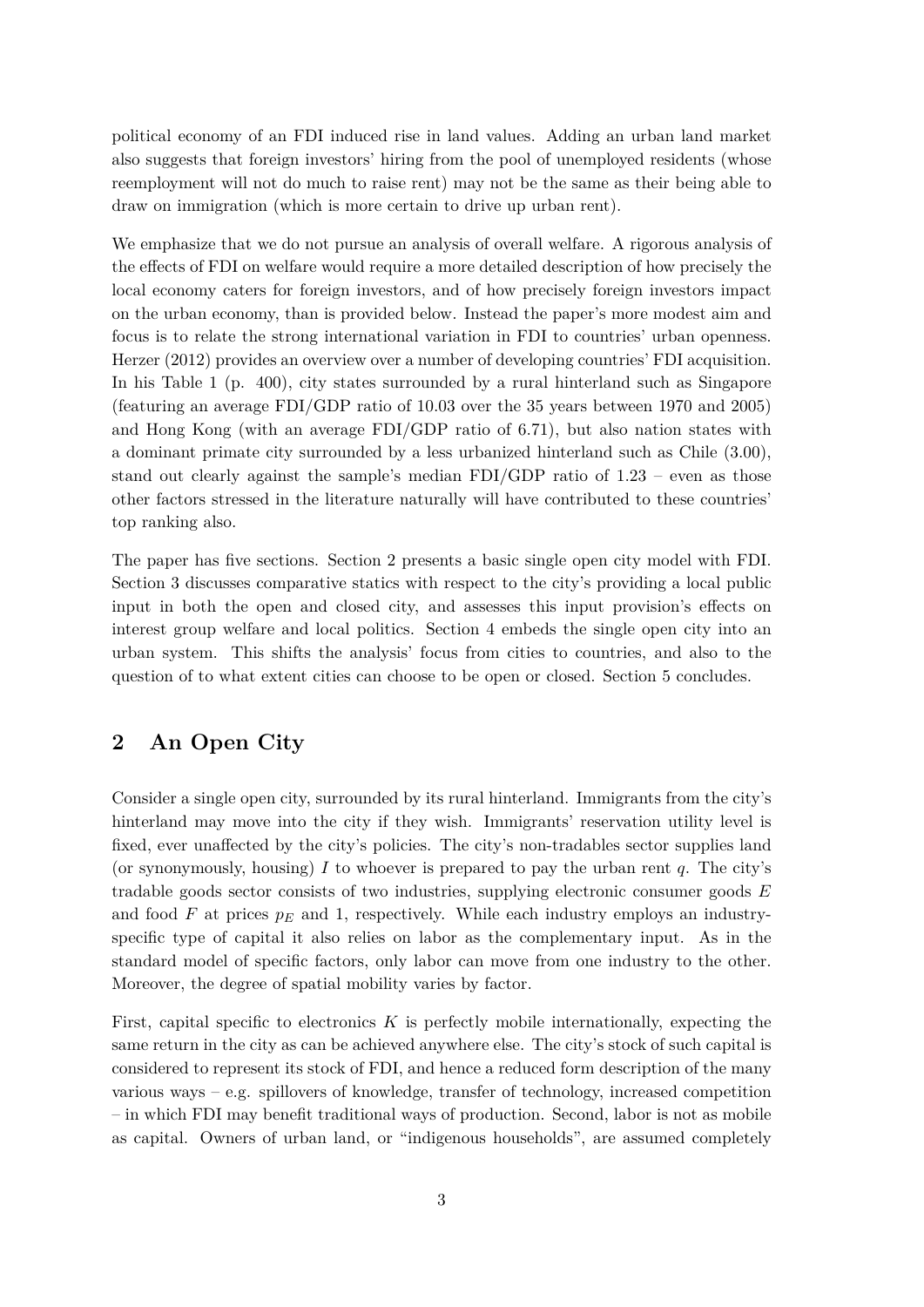immobile whereas renters of urban land, or "immigrant households", are assumed completely mobile. There is a total of *I* households indigenous to the city and a total of *M* immigrant households, i.e. households that have immigrated into the city recently. The overall number of workers resident in the city is  $M + I = L$ . Third, capital specific to food *C* is assumed not mobile at all, an assumption going back to Neary (1995) where capital mobility varies by sector. Below "electronics capital" *K* simply is labeled as "capital" while "food capital" *C* will always be referred to as such.

Let electronics output *E* be produced according to the neoclassical production function  $\gamma f^{E}(K, L_{E})$ . Food production is by the neoclassical production function  $f^{F}(C, L_{F})$  or  $f^F(C, L - L_E)$ . The local public input  $\gamma$  is specific to electronics, and fixed by the city government. This public input captures the city's targeting internationally mobile capital, and enters into electronics production much like a product augmenting technological externality (see Dixit/Norman, 1980). For instance, *γ* could capture something as straightforward as lifting preexisting restrictions on how foreign direct investors may operate, sometimes requiring nothing more than the simple stroke of a pen. Or,  $\gamma$  could represent the city's governance with respect to foreign investors, including credible commitments to not expropriating investors once the investment has been undertaken. These inputs are clearly vital yet at the same time do not seem to exhibit large immediate costs.

Alternatively, and more graphically,  $\gamma$  may also represent the development of urban infrastructure targeted to foreign direct investors. But even then do we continue to assume that the provision of  $\gamma$  is costless. Where the provision of  $\gamma$  is costly – also requiring the imposition of extra, and even distortionary, taxes – we shall argue that those costs are unlikely to depend on the degree of the city's openness. It is certainly true that public input costs would affect the assessment of how FDI affects welfare. Yet welfare is not this paper's focus, which instead is comparing FDI in open with FDI closed cities. Neglecting the costs of providing  $\gamma$  does not bias the paper's comparison of open with closed cities yet will permit us to maintain a tractable model.

We also assume that  $\gamma$  has no equivalent in traditional industries. Consider the model being placed at the dawn of a new age, with electronics capital only recently having become highly mobile (the early 1980s, say). In this initial equilibrium all possible improvements to local public inputs in either industry have been exhausted already. Just now foreign direct investors are starting to knock on the city's doors. Now there is scope for improving the electronics industry's operating environment further, while there is no scope for further such improvements in the traditional food sector. Or, from a slightly alternative perspective, the effects of further public input provision to the traditional sector may be seen to be less dramatic and hence controversial than the effects of raising  $\gamma$ . This is because there no attendant inflow of – immobile – food capital needs to be expected, or feared. We argue that our interest in equilibrium FDI makes it reasonable to ignore (further adjustments of) the public input into the food sector.

Production functions both in the food and electronics sector exhibit constant returns to scale with respect to its two inputs. Maximum revenue in the tradables sector at given output prices, factor endowments and at an exogenous level of the public input is given by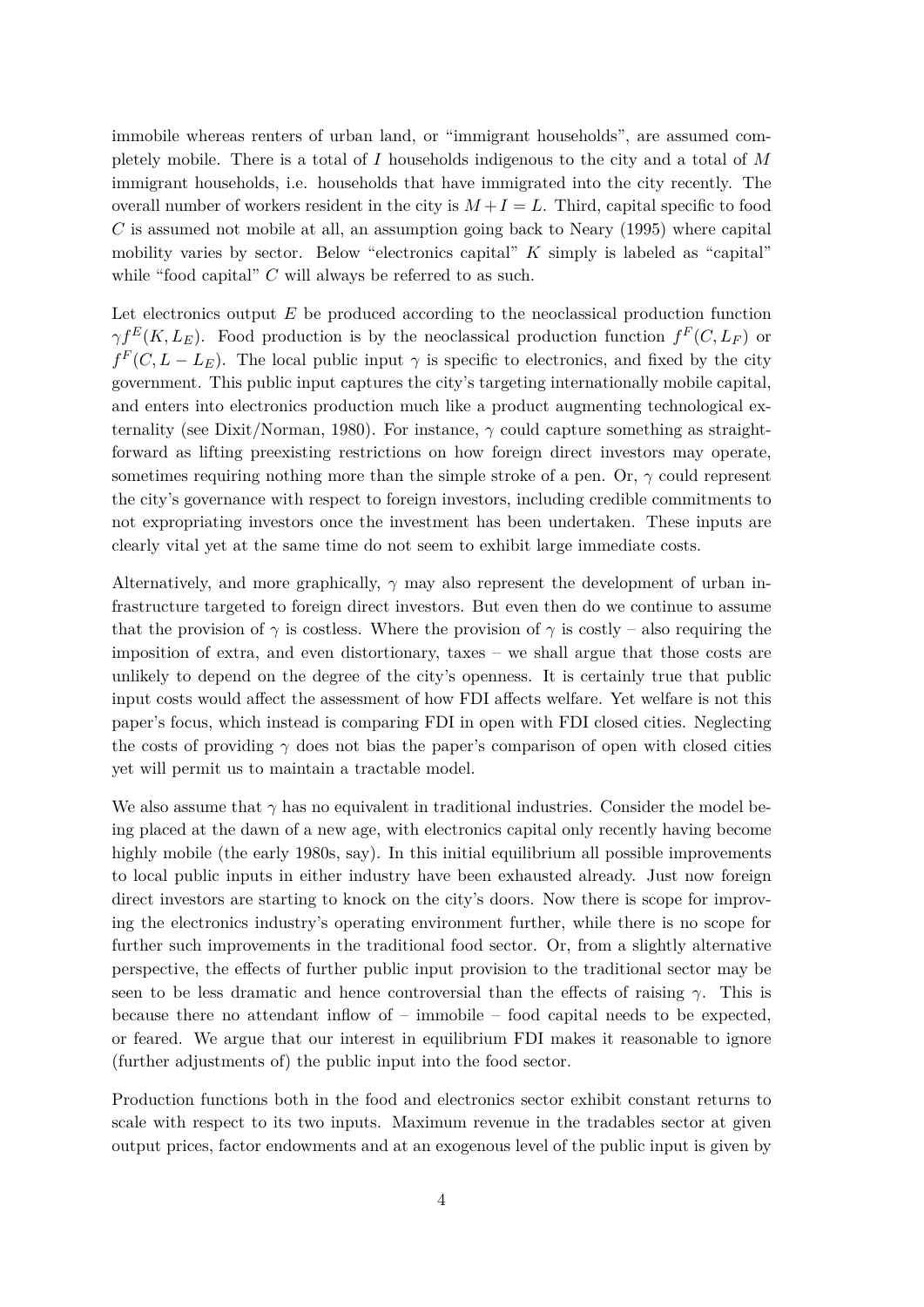the revenue function  $r(p_E, K, C, L, \gamma)$ . As C has earlier been assumed immobile, C does not vary throughout the model and hence is dropped from the notation of the revenue function. Since the exogenous terms of trade *p<sup>E</sup>* will not vary throughout what follows either, we also drop  $p_E$ . By the envelope theorem, the revenue function has the property that its partial derivatives  $r_K(K, L, \gamma)$  and  $r_L(K, L, \gamma)$  equal the value marginal products of capital and labor, respectively, both evaluated at the optimum (and equilibrium) allocation of labor to the two industries.

Below we request these factor returns' responses to changes in the stocks of capital or labor, or to changes in the public input. After all, the city's stocks of capital and labor are liable to change due to their mobility, and the public input may change due to shifts in policy. Factor return responses are standard in the specific factors model (see Dixit/Norman (1980, pp. 40-43) and Lemma 1 in the Appendix). An inflow of labor depresses the wage and drives up both rentals, hence  $r_{LL}$   $<$  0 while  $r_{KL}$ ,  $r_{CL}$   $>$  0. An inflow of capital depresses both rentals yet drives up the wage rate, so that  $r_{KK}$ ,  $r_{CK}$  < 0 and  $r_{LK}$  > 0. Finally, a higher level of  $\gamma$  increases the wage rate as well as the return to capital yet decreases the return to food capital, i.e.  $r_{L\gamma}$ ,  $r_{K\gamma} > 0$  while  $r_{C\gamma} < 0$ .

Equation (1) gives the budget constraint for each of the  $i = 1, \ldots, I$  indigenous households:

$$
e(q, ui) = rL(K, L, \gamma) + \alpha rC(K, L, \gamma) + q
$$
\n(1)

Preferences are uniform and are represented by the expenditure function  $e(q, u^i)$ . Indigenous households derive utility from living on a parcel of urban land as well as from consuming the two tradable goods. Each indigenous household inelastically supplies one unit of labor to the tradable goods sector, receiving his value marginal product  $r_L(K, L, \gamma)$ in return. Moreover, each indigenous household owns  $\alpha = C/I$  units of food capital, in exchange for which she or he receives  $\alpha r_C$ . Finally, each indigenous household owns one unit of land. Selling it, she or he receives land rent *q*. Total income is land income plus labor income plus capital income generated in the food industry.

Next,  $e(q, u^m) = r_L(K, L, \gamma)$  is the budget constraint for each of the  $m = 1, \ldots, M$  households that in the past have immigrated into the city, where  $u^m$  is the utility that a hinterland immigrant enjoys when in the city. (The budget equation also is the constraint for any newly arriving immigrant households *dM* showing up below.) Immigrants' preferences are identical to indigenous households' preferences. Also, immigrants are similar to indigenous households in that they earn income from supplying labor  $r_L(K, L, \gamma)$ . But since immigrants do not own urban land, they do not receive any land income. Nor do they own any shares in the food industry. Now, let  $\bar{u}$  be an immigrant's reservation utility guaranteed by the city's hinterland. Then

$$
e(q,\overline{u}) = r_L(K,L,\gamma) \tag{2}
$$

represents an immigrant's budget in an interior migration equilibrium.

The no-migration-condition for capital, being the other of the two mobile factors, is

$$
r_K(K, L, \gamma) = \rho,\tag{3}
$$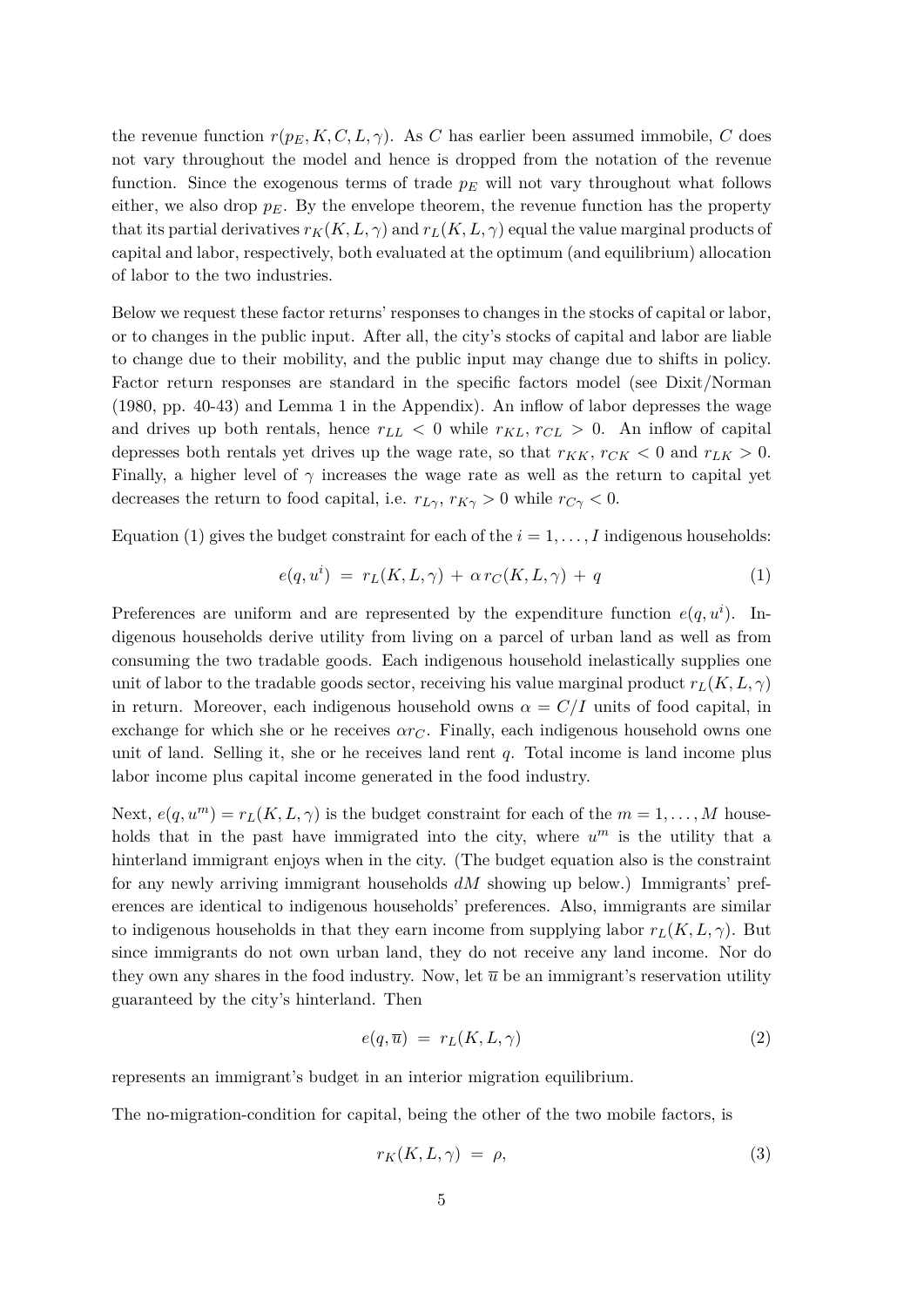by virtue of which the city's rate of return to foreign owned capital is tied to the exogenous rate of return  $\rho$  prevailing in the Rest of the World. And finally, equation (4) has the city's land market clear:

$$
I = I e_q(q, u^i) + M e_q(q, \overline{u}) \tag{4}
$$

Given that each of the *I* indigenous households supplies one unit of land, aggregate land supply is *I*. Demand for land comes from indigenous households and immigrants. By Shepard's Lemma, indigenous and immigrant households' (Hicksian) individual demands are given by the derivatives of the expenditure functions with respect to land rent, i.e.  $e_q(q, u^i)$  and  $e_q(q, u^m) = e_q(q, \overline{u})$ , respectively. Each indigenous household is a net seller of land.

In system (1) through (4), variables  $K, M, q$  and  $u^i$  are endogenous. Adding up the *I* budget equations in (1) and the *M* budget equations in (2) reveals that incomes flowing to city residents do not add up to the total income generated in the urban economy. All capital employed in the city is owned by the Rest of the World and accordingly all income accruing to that factor,  $r_K K$ , exits the city economy. – For ease of notation, we drop function arguments in what follows and identify indigenous and immigrant expenditure functions and their derivatives by superscript *i* for indigenous households and superscript *m* for immigrant households.

### **3 Stimulating FDI by Providing a Local Public Input**

To start our analysis of shocks to the model, subtract (2) from (1) to get  $e^{i} - e^{m} = \alpha r_C + q$ . Totally differentiating gives

$$
du^{i} = \frac{1}{e_{u}^{i}} \left[ \left( e_{q}^{m} + 1 - e_{q}^{i} \right) dq + \alpha \, dr_{C} \right] \tag{5}
$$

Since immigrant utility is always driven to equal  $\bar{u}$ , changes in indigenous utility can be expressed by suitable changes in land rent or food capital's return. Obviously increases (decreases) in land rent benefit (hurt) indigenous households, as seen from (5) making use of the fact that  $e_q^i < 1$  (itself implied by (4)).

Next differentiate land market equilibrium (4) totally and insert (5). After rearranging and setting  $c_y = e^i_{qu}/e^i_u$  we have

$$
dq = \frac{\left(e_q^m dM + I c_y \alpha dr_C\right)}{-\delta}, \quad \text{where } \delta = (I e_{qq}^i + M e_{qq}^m) + I c_y (e_q^m + 1 - e_q^i), \tag{6}
$$

as the change in urban rent. Before we turn to the interpretation of this change, briefly note that in our definition of  $\delta$  the expression in the first pair of brackets corresponds to the aggregate substitution effect while the expression in the second pair of brackets is the income effect per indigenous household, multiplied by their total number *I*. The aggregate income effect translates into demand changes through *cy*, being the extra housing consumption when given a one Euro raise in income. Throughout what follows we will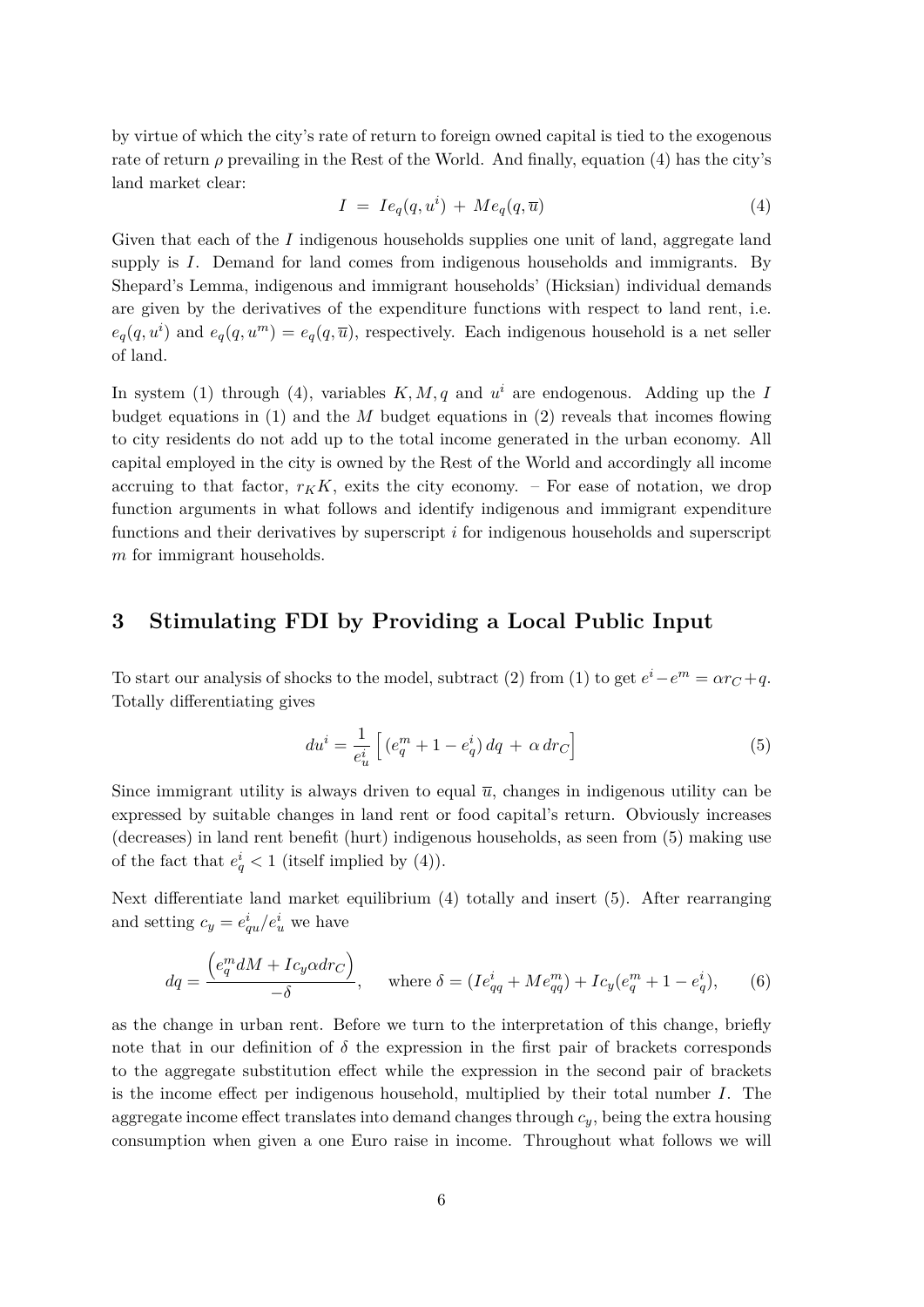assume that  $\delta < 0$ , i.e. the aggregate substitution effect dominates the aggregate income effect. This is a condition for the Walrasian stability of the land market equilibrium.<sup>2</sup>

Equation (6) reveals the effects of immigration on the city's rent. Immigration increases aggregate demand for land simply because immigrant-tenants *dM* now also look for land to live on, of plot size  $e_q^m$  each. However, immigration also reduces the aggregate demand for land, by driving down the return to food capital by  $dr_C$  and thereby depressing indigenous households' income as well as housing demand. Finally, we observe that the wage change indigenous households experience *dr<sup>L</sup>* is notably absent from (6). Totally differentiating equation (2) indicates that

$$
dr_L = e_q^m dq \tag{7}
$$

must be true if immigrants are to remain indifferent between the city and its hinterland. Fundamentally, any change in the wage must be offset by an equally sized change in rent. I.e., as in much of the urban economics literature on open cities there is complete capitalization of changes in the wage (e.g. Hartwick (1993)). This is why here the wage change enters the slope, rather than the position, of the housing demand schedule.

Inserting (6) into (7), expanding  $dr_C$  and collecting terms gives

$$
\left(r_{LL} + \left(\frac{e_q^m}{\delta}\right)(e_q^m + I_{c_y\alpha r_{CL}})\right)dM + \left(r_{LK} + \left(\frac{e_q^m}{\delta}\right)I_{c_y\alpha r_{CK}}\right)dK
$$
  

$$
= - \left(r_{L\gamma} + \left(\frac{e_q^m}{\delta}\right)I_{c_y\alpha r_{C\gamma}}\right)d\gamma.
$$
 (8)

On the l.h.s. of (8), the negative coefficient of *dM* collects the various crowding effects of immigration. The first term in this coefficient points to the standard wage depression in the course of immigration, and the second term relates to the thrust in the urban rent given that many household incomes rise, as does overall housing demanders' number. Next, the positive coefficient of *dK* captures the various beneficial effects of a capital inflow. There the first term plainly represents the beneficial impact of extra capital on the urban wage, and its second term captures the rent moderation implied by extra capital's holding down the increase in indigenous incomes.

Finally, the sign of the coefficient of  $d\gamma$ , on the r.h.s. of (8), is unambiguous also. Offering foreign investors a better environment to operate in makes the city more attractive for immigrants to come to in two ways. First, it raises workers' marginal product in the electronics industry. Once intersectoral migration dies down this even acts to have raised workers' wages in both sectors. And second, by driving down the return to food capital it depresses household incomes, part of which fall on housing. In this sense a public input improvement, all else equal, also aids in keeping rent down.

Totally differentiating the mobile capital equilibrium (3) gives

$$
r_{KL} dM + r_{KK} dK = -r_{K\gamma} d\gamma + d\rho, \qquad (9)
$$

<sup>2</sup>Assuming that Marshallian demand is downward sloping is common in international trade theory. See, as one example, Dixit/Norman (1980, p. 131). However, in trade theory the income effect comes from (international) redistribution via changing terms of trade while here (intraurban) redistribution is through the land market.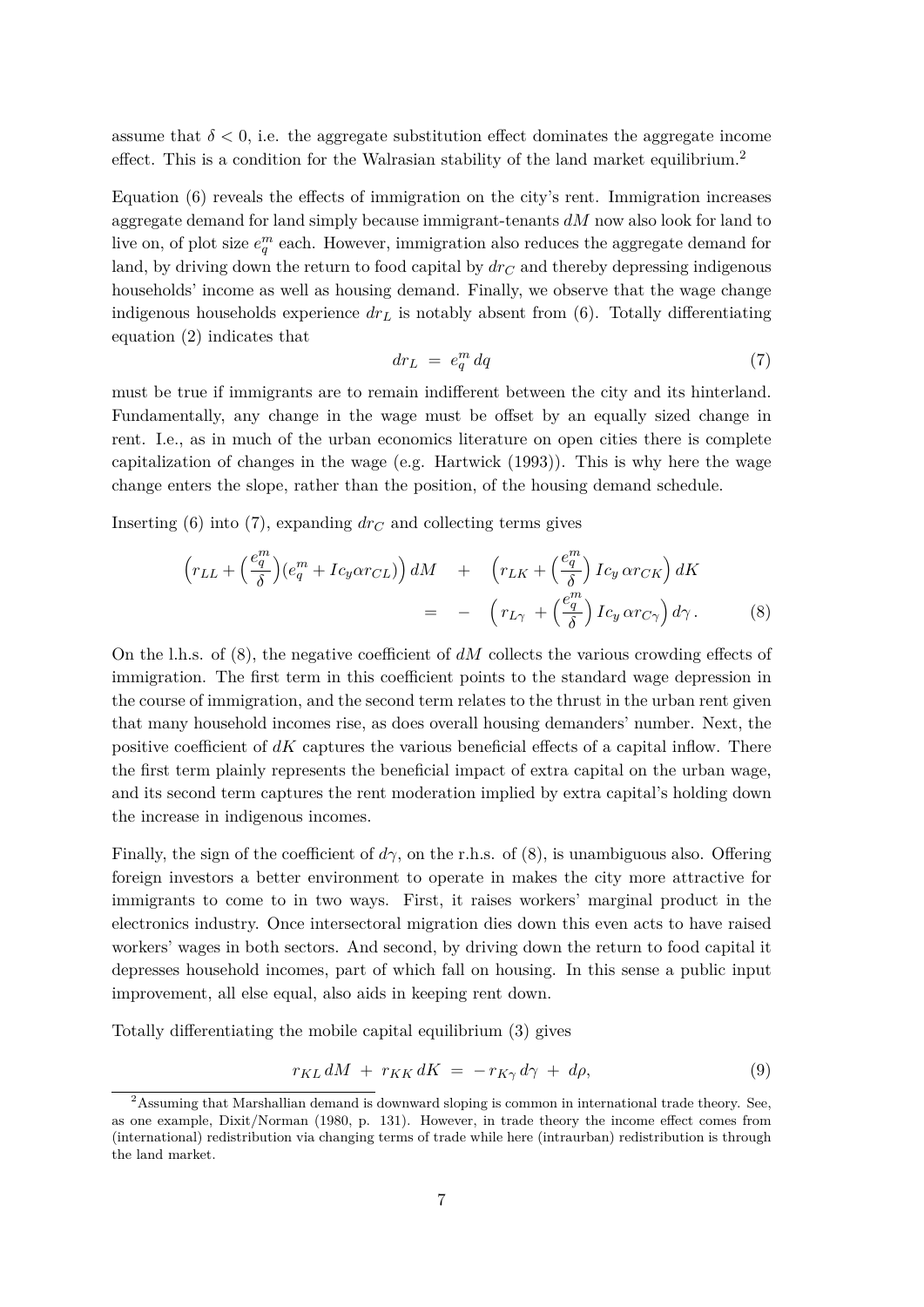

Figure 1: Equilibrium and Targeting of Foreign Direct Investment

where the coefficients' various signs correspond to what is familiar from the specific factors model. Again, these signs are found in Lemma 1 in the Appendix. For instance, it must be that  $r_{KL}$  and  $r_{K\gamma}$  are positive while  $r_{KK}$  is negative. Now equations (8) and (9) can be combined into a matrix equation with  $(dM, dK)$  as the endogenous variables. Before solving this system, however, let us briefly pause for a diagrammatic treatment.

In Figure 1's diagram with *K* on the vertical axis and *M* on the horizontal one, let MM denote the locus of combinations of immigration and capital along which immigrant utility always settles at  $\bar{u}$ . This locus' slope is easily inferred from (8), after setting  $d\gamma = 0$ . For reference

$$
\frac{dK}{dM}\Big|_{MM} = -\frac{r_{LL} + (e_q^m/\delta) (Ic_y \alpha r_{CL} + e_q^m)}{r_{LK} + (e_q^m/\delta) Ic_y \alpha r_{CK}} > 0.
$$
\n(10)

Note how the various second partials' signs imply that the MM locus' slope is unambiguously positive. Here the numerator is clearly negative whereas the denominator surely is positive (recalling  $\delta < 0$ ). In the same vein and diagram, let KK denote the locus of combinations of immigration and capital along which the return to capital remains at *ρ*. This second locus' slope comes from rearranging (9) after setting  $d\rho = d\gamma = 0$ . Again for reference,

$$
\left. \frac{dK}{dM} \right|_{KK} = -\frac{r_{KL}}{r_{KK}} > 0. \tag{11}
$$

As shown in Lemma 2 in the Appendix, MM must slope upwards more strongly than KK. Intuitively, as long as  $\gamma$  remains the same both  $r_L$  and  $r_K$  only depend on the capital intensity in the electronics sector. We conclude that the capital required to maintain a stable  $r_L$  in the face of one extra immigrant,  $-r_{LL}/r_{LK}$ , just equals the capital necessary to maintain a stable  $r_K$  in the face of this extra immigrant,  $-r_{KL}/r_{KK}$ . This implies that the two slopes in (10) and (11) share a common component. The two slopes are not equal, of course. For an immigrant to remain indifferent between the city and its hinterland urban nominal wage stability is not enough. To the extent that urban rent rises also,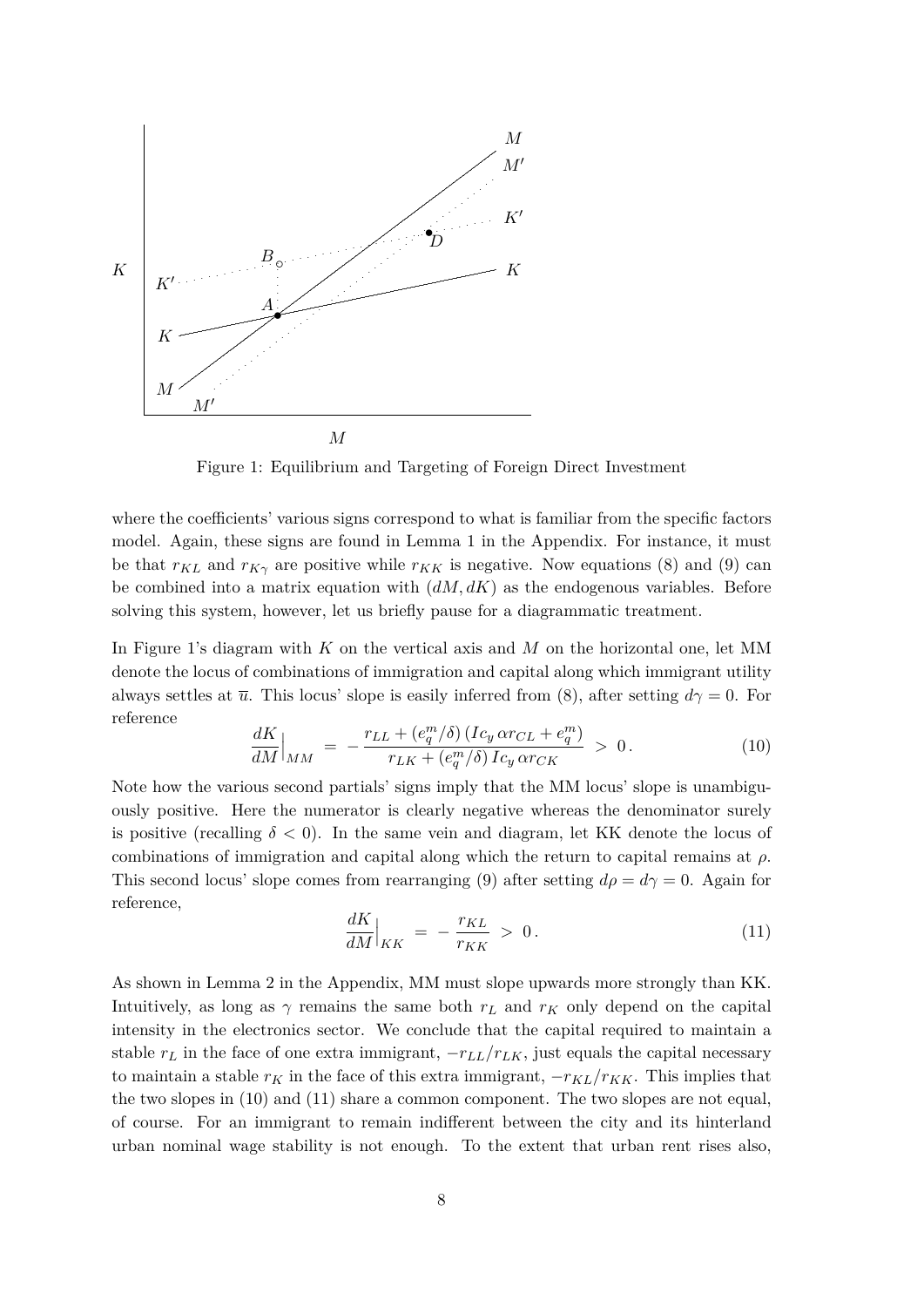immigrant indifference requires a rising, rather than a stable, urban wage. The capital inflow embodied in the slope of the MM locus must be stronger than that associated with the KK locus. I.e. in Figure 1 MM is steeper than KK.

Equilibrium is where the two loci intersect, at point *A*. This equilibrium can be shown to be stable. Now, in the case of the open city an increase in the public input  $\gamma$  shifts both the MM locus down (less of that beneficial foreign capital is needed to maintain living standards) and the KK locus up (more of that capital can be accommodated even as its return is decreasing). The new intersection of the two loci at point *D* in Figure 1 is further up and to the right. I.e., targeting FDI incites both mobile capital and mobile labor to flow in. Alternatively, in the scenario of the closed city only the upward displacement of the KK-locus takes effect while the MM-locus is no longer relevant (i.e. points off it are compatible with equilibrium, too). The KK-locus' displacement shifts the economy from *A* to *B*. Comparing *B* with *D* reveals that the equilibrium capital inflow is greater if extra complementary labor is permitted in. Here immigration is not just caused by, but also feeds back into, the inflow of FDI. The inflows of the two mobile factors mutually reinforce each other. For easy reference these results are stated in Proposition 1, where changes occurring in the closed or open city also are indexed by subscript *c* or *o*, respectively.<sup>3</sup> Of course, the proposition's formal proof relies on the joint solution of equations (8) and (9) (found in the Appendix).

#### **Proposition 1: Inflows of Capital and Labor in Open and Closed Cities**

*Let the local public input increase by*  $d\gamma > 0$ *. The resulting inflows of both FDI and immigrant labor are always greater if the city is open than if it is closed. More precisely,*  $dK|_c < dK|_o$  *as well as*  $0 = dM|_c < dM|_o$ .

Intuitively, while labor and capital simultaneously reinforce each other we might still hypothetically decompose the economy's adjustment into a sequence of two successive moves. This is also in accordance with the fact that FDI tends to flow in faster than labor. In the short run the urban economy moves from *A* to *B*. In the course of this the food capital rental falls while the urban wage rises, reflecting labor shifting out of food and into electronics. In the long run the city moves on from *B* to *D* as the economy slides up along the  $K'K'$  schedule. This amounts to bringing in quantities of fresh capital and labor such that the capital intensity in electronics does not change further. This latter movement adds no further change to factor returns beyond what has been observed when moving from  $A$  to  $B$ <sup>4</sup>. Proposition 2 summarizes the long run effects.

### **Proposition 2: Identical Factor Return Changes in Open and Closed Cities**

Let the local public input increase by  $d\gamma > 0$ . The resulting changes in the wage and *in the return to immobile local capital are the same irrespective of whether the city is*

<sup>&</sup>lt;sup>3</sup>The subscript  $c$  for "closed" cannot be confused with the capital  $C$  for "food capital".

<sup>&</sup>lt;sup>4</sup>Equations (19) and (20) in the Appendix also provide the solutions for a analysis of a shock in  $\rho$ . For example, an increase in foreign capital's return elsewhere  $\rho$  – forcing the city to provide FDI with a higher local return – leads to a simultaneous *outflow* of both FDI and resident immigrants. Now it is the outflows that reinforce each other. Alternatively, a reduction of *ρ* may also reflect the case of a rudimentary analysis of the effects of a local subsidy to foreign capital (with the fiscal costs of the subsidy ignored though).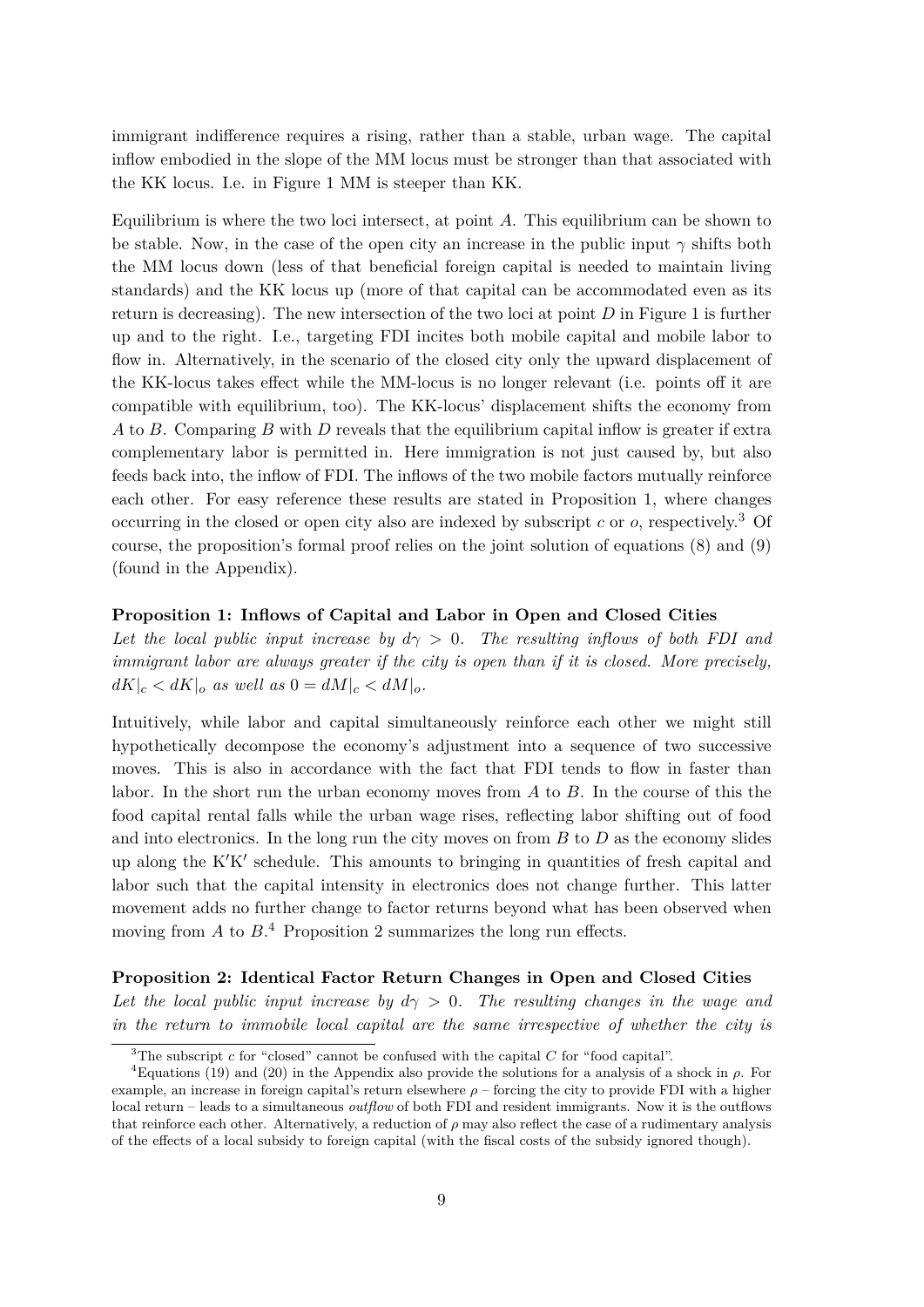*open or closed. Specifically, the wage rises and immobile local capital's return falls. I.e.*  $dr_L|_o = dr_L|_c > 0$  *while*  $dr_C|_o = dr_C|_c < 0$ .

The difference between permitting extra immigrants in or not lies in FDI's effect on the urban rent. If the city is open then by substituting the solution for immigration *dM* (from equation (19) in the Appendix) and for the change in the return to food capital  $dr_C$ (from equation (22) in the Appendix) into (6) and simplifying further we can conclude the reduced form change in urban rent to equal

$$
dq|_o = \frac{r_{LK}r_{K\gamma} - r_{KK}r_{L\gamma}}{-e_q^m r_{KK}} d\gamma.
$$
 (12)

The fraction on the r.h.s. of (12) is strictly positive. Thus in the open city any increase in the public input unambiguously raises the urban rent. At the same time, and intuitively, this rent change is smaller if the city is closed (Proposition 3). The extra in the open city's urban rent increase represents an extra benefit to the city's landlords, and one that is inexorably tied to the immigration triggered.

#### **Proposition 3: The Extra Land Value Appreciation Open to Open Cities**

*Let the local public input increase by*  $d\gamma > 0$ *. Then the urban rent increases by more if the city is open than if it is closed, i.e.*  $0 < dq<sub>c</sub> < dq<sub>o</sub>$ .

Proposition 2's adjustments suggest that indigenous residents must have mixed feelings towards FDI. While their wage rises their income from owning a share  $\alpha$  of the capital employed in traditional production falls. The net effect on the sum  $r_L + \alpha r_C$  is not clear a priori. However, the fact that the changes in factor returns are invariant under the two mobility regimes (and hence actually do not need be indexed) contributes to a straightforward evaluation of the question of which regime generates stronger political support of FDI. First, we will now see that in the open city the extra public input has indigenous welfare go up. For this we return to equation (5) and insert our observations on the urban rent change  $dq|_o$  from (12) as well as on the change in food capital's return  $dr_C$ from (22) in the Appendix. We then make use of the housing market clearance condition (4), to obtain

$$
du^{i}|_{o} = \frac{L_{E}f_{LL}^{F}}{I e_{u}^{i}} \left(\frac{\partial L_{F}}{\partial \gamma} - \frac{\partial L_{F}}{\partial K} \frac{r_{K\gamma}}{r_{KK}}\right) d\gamma, \qquad (13)
$$

as the indigenous welfare change in the open city.

Given our knowledge of how to sign the various derivatives (Lemma 1) we find that this welfare change is positive if and only if  $d\gamma$  is. Differently put, while the drop in food capital's return does hurt indigenous households, this drop is always outweighed by the concomitant increase in landlord receipts on the housing market. In the closed city, in contrast, the indigenous welfare change can be seen to be smaller than (13) always, even as it is still positive. The changes in earnings derived from supplying labor and food capital are the same (Proposition 2), but the increase in rental income is strictly smaller (Proposition 3). This proves that the closed city change in indigenous utility  $du^i|_c$ , easily seen to equal  $(dr_L + \alpha dr_C + (1 - e_q^i) dq|_c)/e_u^i$  after consulting (5) joint with (7), is strictly smaller, too (Proposition 4, Part (i)).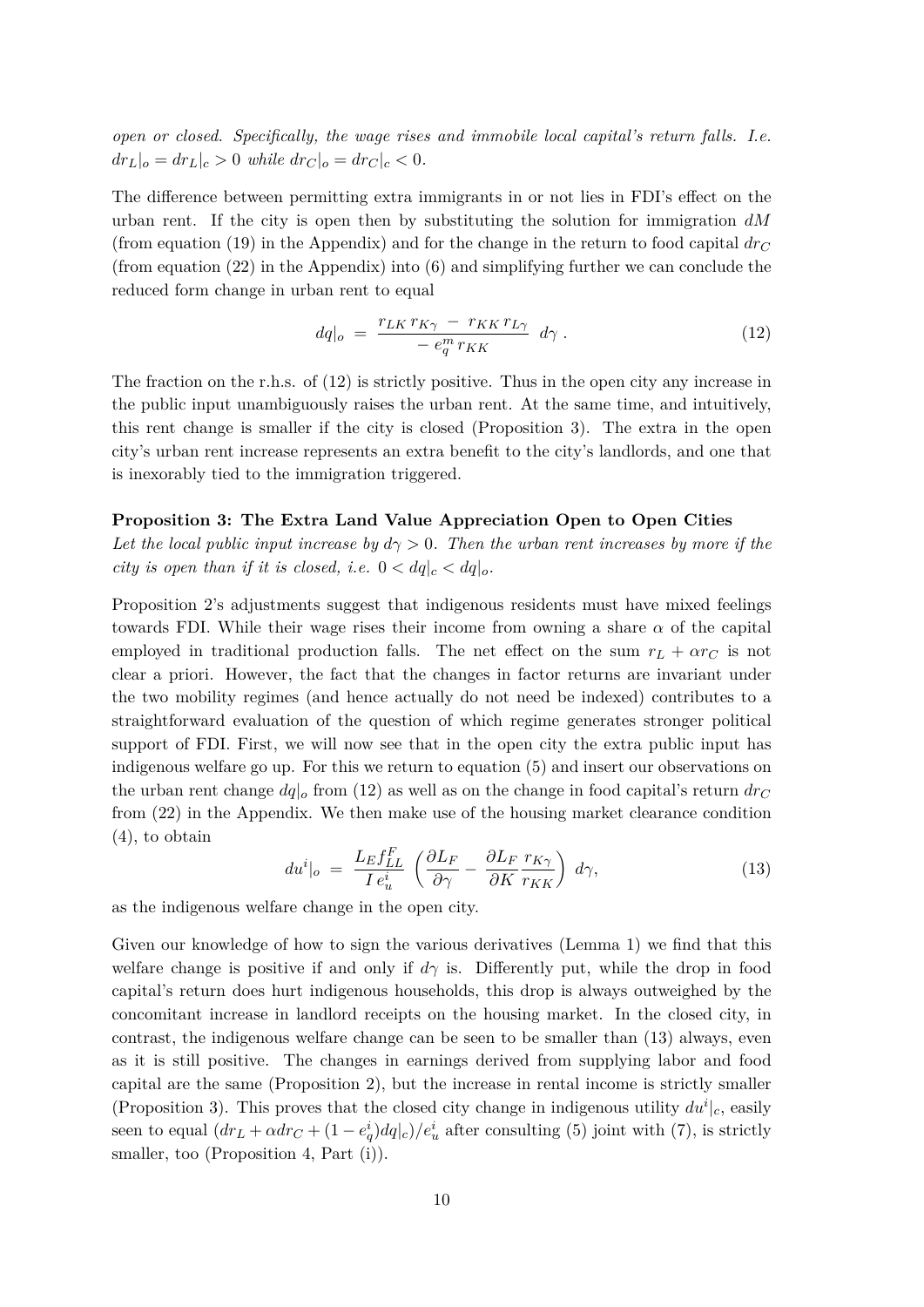In contrast, assessing immigrant welfare is much simpler. In the open city, resident immigrants are indifferent to attracting FDI by definition. In the closed city, alternatively, resident immigrants' welfare  $u^m$  goes up. In the closed city rent rises by less than in the open city (Proposition 3), and hence also by less than makes the wage gain capitalize fully into rising rent. This is why a closed city's immigrant residents benefit from supplying *γ* (Proposition 4, Part (ii)).

# **Proposition 4: Interest Group Welfare Changes across Open and Closed Cities**

*Let the local public input increase by*  $d\gamma > 0$ *.* 

(*i*) Indigenous welfare rises by more in the open city than in the closed city,  $du^{i}|_{c} < du^{i}|_{o}$ . *(ii) Immigrant welfare rises in the closed city only, i.e.*  $0 < du^m|_c$  *and*  $0 = du^m|_o$ *.* 

Proposition 4 insinuates that open cities have a stronger incentive to attract FDI than closed cities, at least as long as the government policy aligns with the interests of the indigenous class rather than with those of the resident immigrant class. Earlier we argued that the costs of providing the public input should not systematically depend on whether the city is open or closed. Now we suspect that if we had explicitly considered these costs then we would observe a range of costs for which indigenous residents would welcome FDI if – and only if – the city were open. This would be a sharper result than what is implied by Proposition 4. FDI would flow in not just if the city is open, but even would flow in *only* if the city is open.

Alternatively, this sharper result we also obtain in a more natural model variation. We subdivide indigenous households into the two subgroups of (i) indigenous capitalists and (ii) indigenous workers. Indigenous capitalists are invested into local traditional capital, while indigenous workers are not. We next show how these indigenous capitalists – even as they bear the full brunt of traditional industries' decline – will still agree to FDI if the city is open – yet only if it is open. In many countries getting indigenous capitalists to agree with welcoming FDI may be decisive. More concretely, we divide the *I* indigenous residents into (i) *λI* residents owning all food capital (indigenous capitalists) and (ii)  $(1 - \lambda)I$  households owning all labor (indigenous workers), where  $\lambda \in (0, 1)$ . Members of both classes continue to own one unit of land each. Local decisions require indigenous capitalists' consent.

Initially utility is the same for indigenous households of both groups, e.g. due to local redistribution in initial equilibrium. Then marginal utilities of income  $e_u^i$  and marginal propensities to consume  $c_y^i$  are the same across the two groups of indigenous households, too, and all those equations introduced previously continue to hold.

Generally the change in indigenous capitalists' overall welfare is seen to be a variation of equation (5), i.e.  $du^{i} = (\beta dr_{C} + (1 - e_{q}^{i})dq)/e_{u}^{i}$ , where  $du^{i}$  now only denotes the utility change for indigenous capitalists (rather than that of indigenous households generally) and where  $\beta = C/\lambda I$ . Throwing in the land market clearing condition (4) turns this expression into  $du^i = (\beta dr_C + (M/I)e_q^m dq)/e_u^i$  where  $dr_C$  follows (22) in the Appendix and  $dq$  becomes  $dq|_o$  (see (12)) when the city is open. Making use of these various changes reveals that an open city's indigenous capitalists will be better off if and only if (adjusted)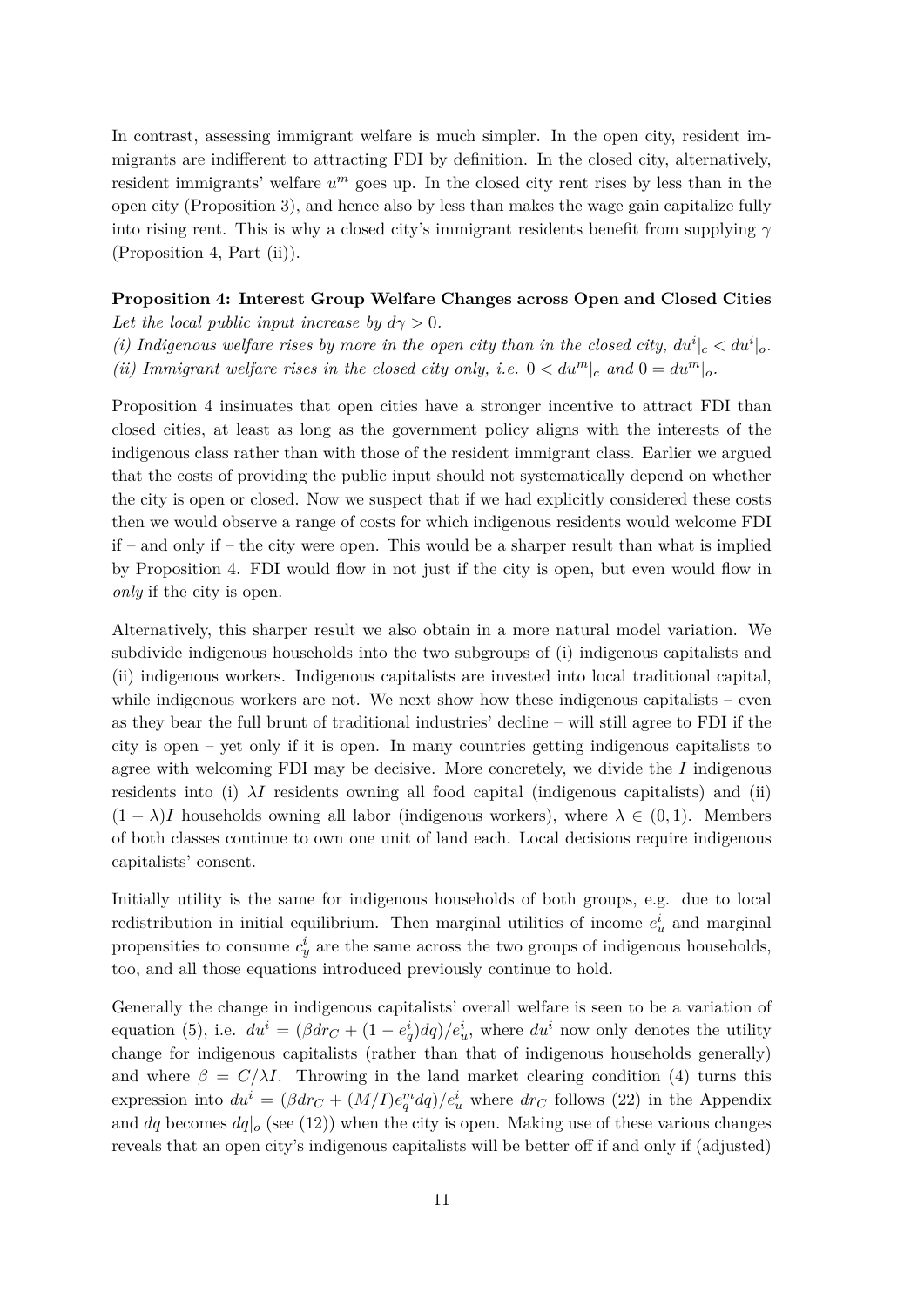incumbent immigration  $\lambda M$  exceeds labor employed in the food industry initially,  $L_F$ (Proposition 5, Part (i)).

#### **Proposition 5: Local Capitalists' Attitude towards FDI**

*(i) Suppose the initial equilibrium features*  $M > L_F/\lambda$ , and that the city is open. Then *dγ >* 0 *makes indigenous capitalists better off, and hence welcome FDI.*

*(ii)* Suppose the initial equilibrium features  $M = L_F/\lambda$  instead. Then  $d\gamma > 0$  leaves *indigenous capitalists neither better nor worse off (worse off) if the city is open (closed).*

Fulfilment of  $M > L_F/\lambda$  helps muster indigenous capitalists' support of the local public input, and that this is so seems plausible enough. *L<sup>F</sup>* represents labor employed in the food sector in initial equilibrium. The smaller this force the less painful do indigenous capitalists perceive the wage gain induced by the increased provision of  $\gamma$  and enjoyed by each of the food sector's employees. Next, *M* captures the benefits of the *γ*-policy to indigenous capitalists. The greater is *M* the larger are these capitalists' receipts from being net sellers of land. The fraction  $\lambda$  finally adjusts for the relevant share of urban land, i.e. land accruing to indigenous capitalists.

Proposition 5's Part (ii) supplies an example in which improving *γ* will be tolerated by indigenous land-owning capitalists if the city is open yet will be opposed by them if the city is closed. This is because if  $M = L_F/\lambda$  then indigenous capitalists' welfare gain in the open city case is zero while it is strictly negative in the closed city case. In that sense Proposition 5's Part (ii) presents an example in which the mobility of labor, or the type of hinterland mobility regime, even plays a crucial role in garnering political support for FDI. While this example may appear a very restrictive result it is obtained for a very general set of functional forms. If we make these forms more specific a range of other values of *M*, in excess of  $L_F/\lambda$ , is likely to emerge for each of which it is true that indigenous capitalists will want to raise  $\gamma$  if the city is open yet will not want to if the city is closed.

### **4 Countries with no Rural Hinterland**

This section addresses the extent to which the open city/closed city distinction is exogenous to the city. A model open city best corresponds to a city surrounded by a rural hinterland featuring plenty of potential immigrants. However, in many countries – particularly highly urbanized ones – cities do not have such a rural hinterland, not even across the border. Are these countries' cities condemned to being closed then, or could they also resort to luring workers away from neighboring cities instead? This section argues that immigration from neighboring cities is not an option. Neighboring cities are likely to choose to provide their own local public inputs  $\gamma$  to FDI, too. Effectively they will not release their own workers.

We make three additional amendments to the model setup. First, decisions are taken by a majority of indigenous capitalists only. This assumption captures the idea that indigenous capitalists either are few yet particularly successful lobbyists or are not very successful lobbyists yet are numerous. Second, we assume that *M* satisfies  $M = L_F/\lambda$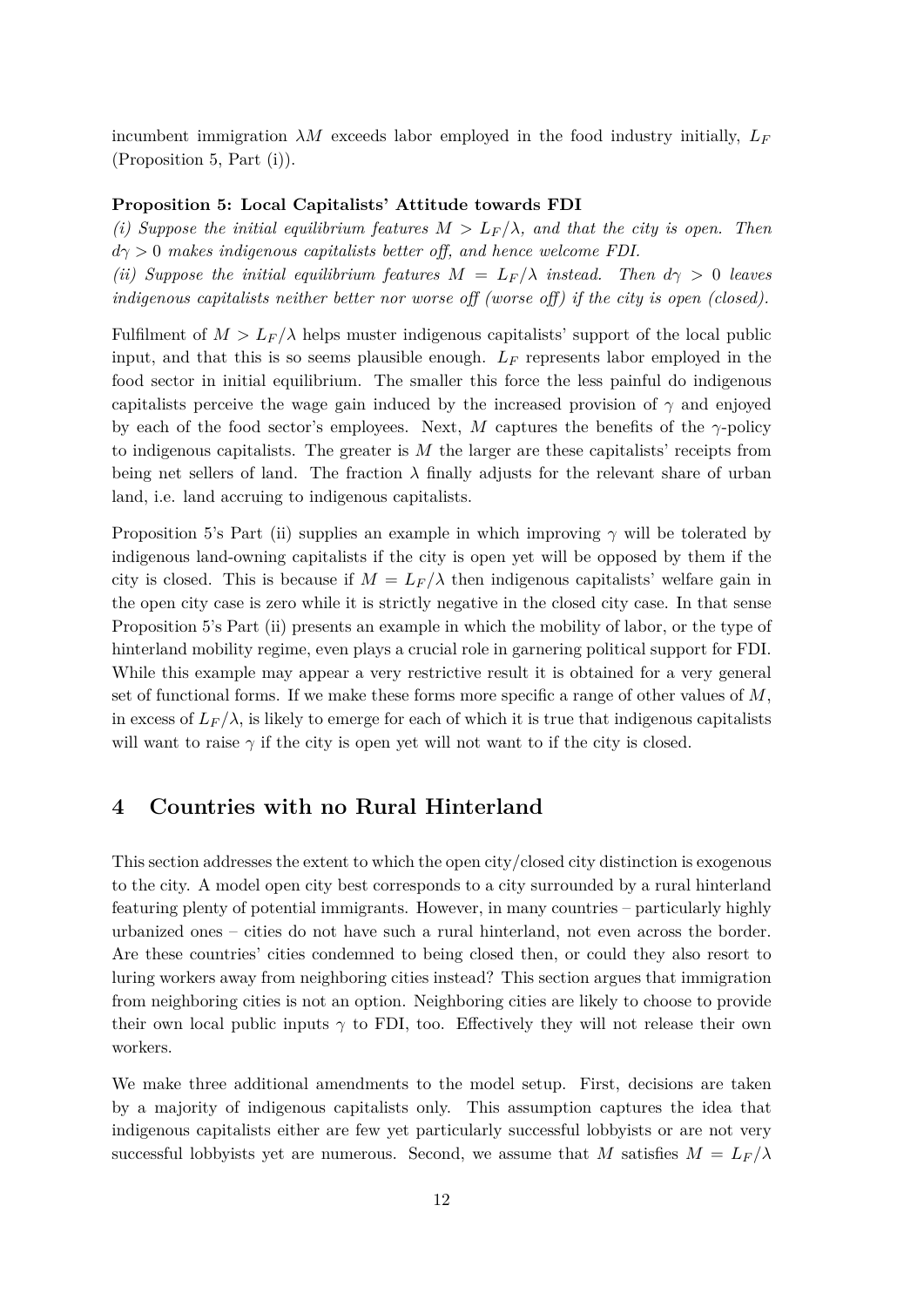(as in Proposition 5, Part (ii)). And third, decisions unfold in two steps. At the first stage, the federal level decides on whether extra FDI is permitted into the country. At the second stage, cities individually decide on whether they want to raise their  $\gamma$  by the same small discrete extra, i.e. by  $d\gamma > 0$ .

We explore the second stage first. We show that each city will not prefer to *not* raise its local  $\gamma$  if all other cities raise theirs. To see this consider some city *j*. If all other cities  $n \neq j$  raise their  $\gamma_n$  then none of them can reasonably expect any accompanying immigration. (Immigration could only come from *j*, which by itself is much too small to supply any noticeable amount of labor to all these other cities.) Each of these cities finds itself moving into point *B* in Figure 1, but not further. This amounts to their being a closed city. Their urban wages increase by *dr<sup>L</sup>* while their urban rents go up by *dq*|*c*, i.e. by an amount that falls short of what would make wage capitalization  $dr_L/e_q^m$ complete (Proposition 3). Resident immigrants' utility in all these cities  $n \neq j$  increases by  $du^m = (dr_L - e_q^m dq|_c)/e_u^m > 0.$ 

We return to city *j*. From city *j*'s perspective, this latter change amounts to an increase in the reservation utility available to its own resident migrants, so that  $d\overline{u} = du^m$ . The context of Figure 1 can also be used to illustrate the relevant changes for city *j*. An increase in  $\bar{u}$  would correspond to a downward shift of the MM-schedule. This shift displaces *j*'s equilibrium down and to the left, along an unimpressed KK-schedule. Since the equilibrium continues to be on the initial KK-schedule we conclude that in city *j* neither the wage nor the return to local capital change as labor and foreign capital exit. (This employs the same reasoning as that underlying Proposition 2.). In city *j* all the burden of adjustment must fall on a reduction in rent, now referred to as  $d\hat{q}$ . Since  $d\hat{q} = -e_u^m d\overline{u}/e_q^m$  this rental change also is

$$
d\hat{q} = -\frac{dr_L - e_q^m \, dq|_c}{e_q^m} < 0. \tag{14}
$$

City *j*'s indigenous capitalists now need to choose whether to go along with all other cities and raise  $\gamma$  (not deviate) or to withdraw and retain  $\gamma$  at its original level (deviate). On the one hand, if they do not deviate then their payoff is  $(Cdr_C + \lambda Me_q^m dq|_c)/e_u^i$ . On the other hand, if they do deviate their payoff is  $(\lambda M e_q^m d\hat{q})/e_u^i$  or, after inserting (14),  $-\lambda M(dr_L - e_q^m dq|_c)/e_u^i$ . Since by equation (7) we also have  $dr_L = e_q^m dq|_o$  and because  $Cdr_C = -\lambda Me_q^m dq|_o$  having assumed that  $L_F = \lambda M$  (as in Proposition 5, Part (ii)), these two payoffs are equal. We conclude that deviating does not pay, and that all cities simultaneously improving their public inputs by  $d\gamma$  is one Nash-equilibrium of the second stage's simultaneous play. Besides, no other symmetric Nash-equilibrium exists at the second stage because all cities not raising the public input is not an equilibrium.

But naturally if all cities target extra FDI then none of them will experience any immigration. After all, immigrant utility rises by an identical amount in each city. Cities are effectively closed, rather than open. Moving to the first stage, indigenous capitalists will unanimously agree on not letting foreign direct investors into the country (Proposition 6), hence receiving none.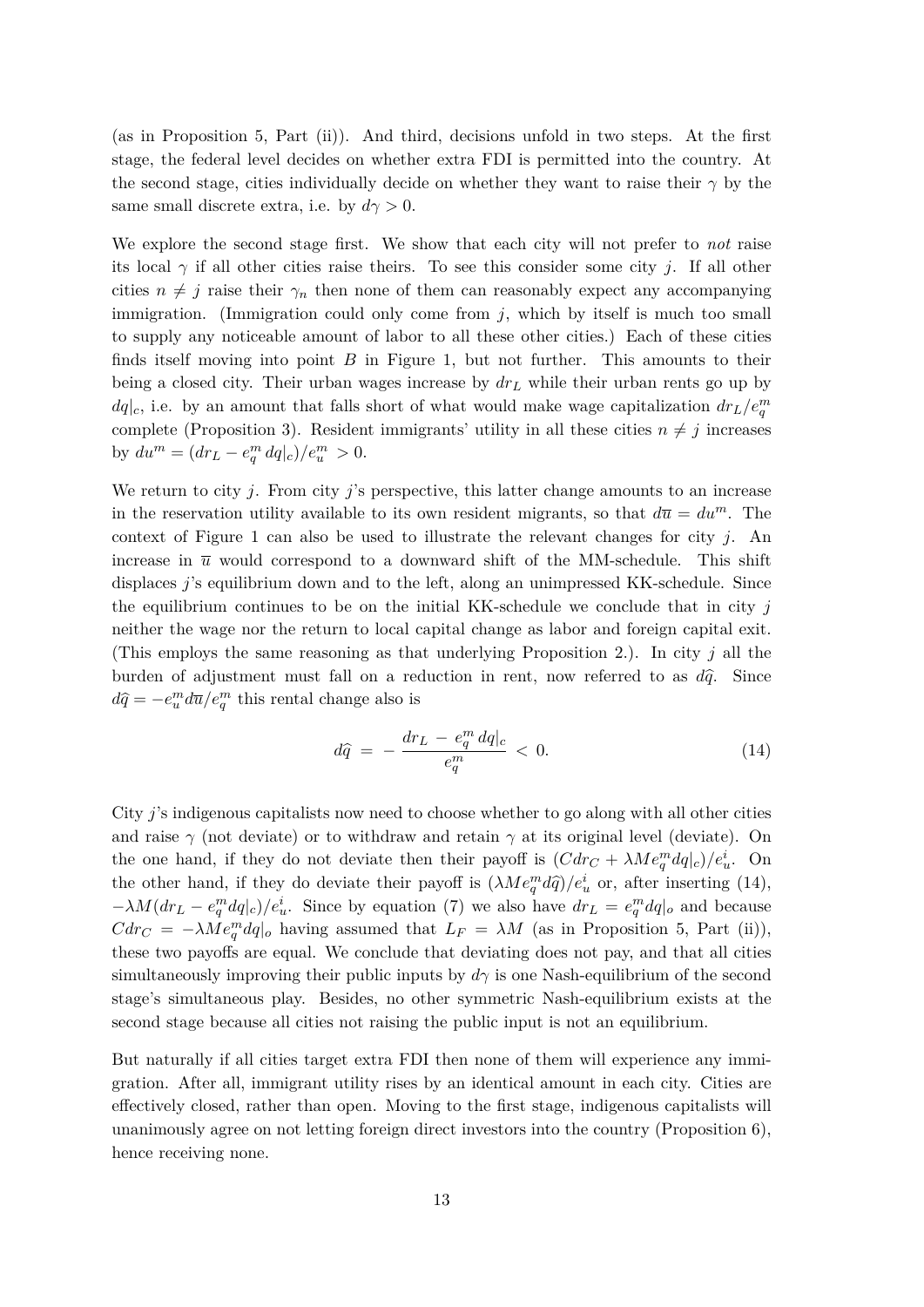#### **Proposition 6: (FDI into Countries with or without Rural Hinterland)**

*Suppose that*  $M = L_F/\lambda$ , and that indigenous capitalists are decisive. Then a country *made up of many identical cities with no rural hinterland will not receive FDI, while a country consisting of a few open cities (or just a single open city) surrounded by a rural hinterland will.*

## **5 Conclusions**

The paper's model discusses the role of worker mobility for a city's propensity to welcome FDI. We combine an open city framework with inflows of internationally mobile capital. Improving a public input specific to the industry that makes use of foreign direct capital triggers inflows of FDI and labor, both of which not just reinforce each other but also raise the price of urban land. For land owning indigenous households, this latter increase represents an extra benefit over and above the more familiar benefits from FDI. This extra benefit contributes to offseting those losses in the more traditional local industries that FDI also triggers. Put more briefly, we show that an open city is more likely to attract FDI than a closed city. Consequently, we also show that countries whose cities have a rural hinterland are more likely to attract FDI.

Of course, in order to tap a pool of extra workers countries may also throw open the gates for both, FDI and foreign workers. This requires a large pool of potential immigrants to be sufficiently close by, i.e. a pool that not every country can tap. Chinese coastal cities may have done just that when dismantling the hukou tradition that effectively sealed off China's urban East from its rural West (Zheng et al. (2010)). Or, note that Ireland was notably more open to immigrants from new Eastern European accession countries than most of the remainder of the EU. Dublin could be considered open up until this remainder granted full mobility to new EU member countries' workers also. From this paper's perspective this regime switch alone would have brought Ireland's FDI boom to a halt, and even in the absence of the present crisis' conflagrations.

More generally, coinciding factor inflows may not be as accidental as they seem. Moreover, the idea of mutually reinforcing inflows of labor and FDI has its natural counterpart in the possibility of mutually reinforcing outflows. A shock to an open city's local public input would not just deter future FDI but could even bring down existing levels of FDI and employment, exacerbating the urban economy's contraction. This raises the question to which extent an open city suffers from greater fluctuations of output over time, and hence to which extent it is more vulnerable to such shocks than a closed city. – This issue, just as the political economy of simultaneous liberalization of FDI and immigration, we leave to future research.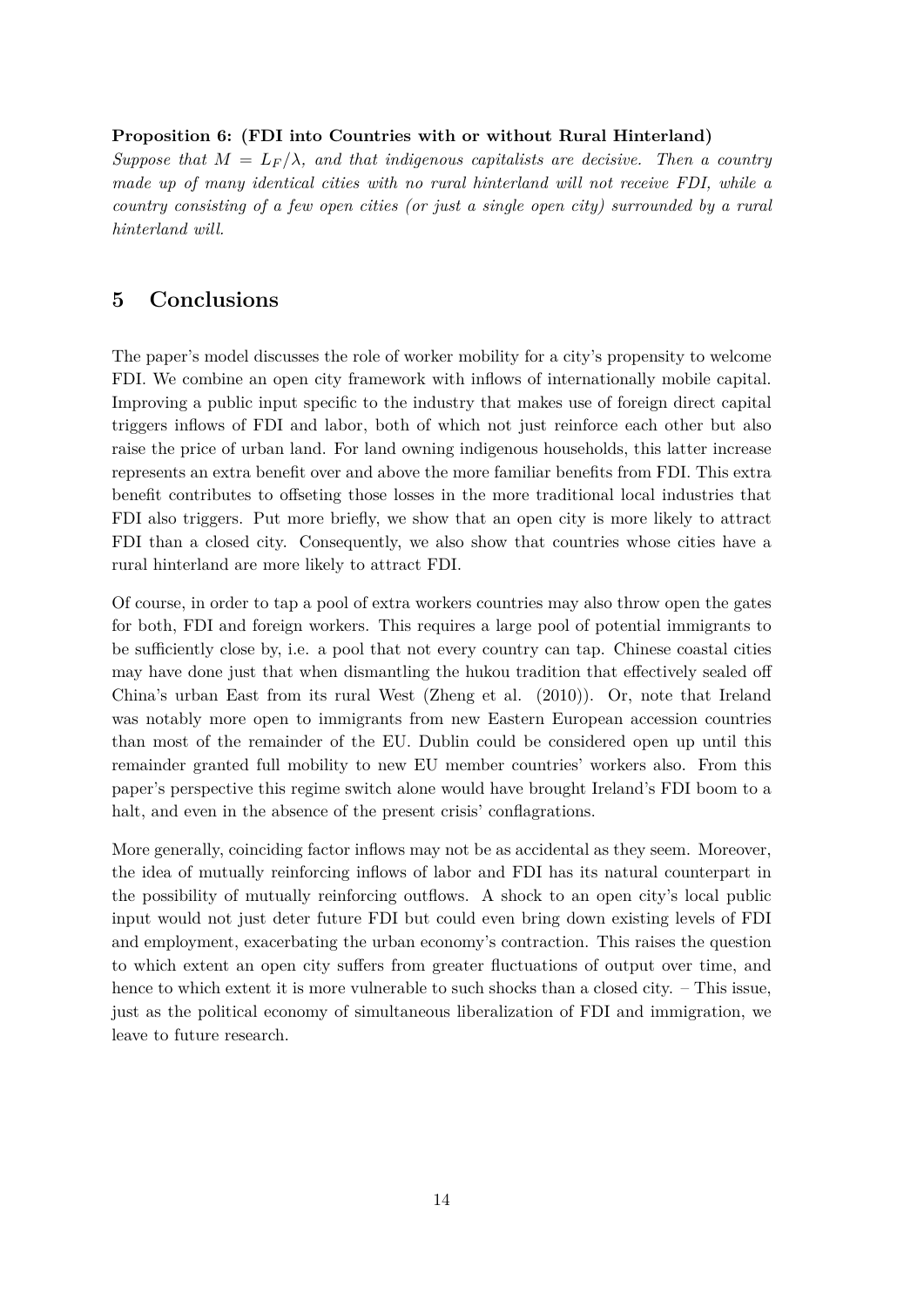### **6 References**

- Barry, F. and A. Hannan (1995) Multinationals and Indigenous Employment: An "Irish Disease"?, in: Economic and Social Review 27.1: 21-32.
- Barry, F. (2002) Foreign Direct Investment, Infrastructure and the Welfare Effects of Migration, in: Manchester School 70.3: 364-379.
- Bartel, A. (1989) Where Do the New U.S. Immigrants Live?, in: Journal of Labor Economics 7.4: 371-391.
- Blanchard, O. (2002) Comment on Honohan/Walsh: Catching up with the Leaders: the Irish Hare, in: Brookings Papers on Economic Activity 33.1: 58-72.
- Blonigen, B. and J. Piger (2011) Determinants of Foreign Direct Investment, NBER Working Paper 16704.
- Corden, M. and P. Neary (1982) Booming Sector and De-Industrialisation in a Small Open Economy, in: Economic Journal 92 (368): 825-848.
- Dixit, A. and V. Norman (1980) Theory of International Trade, Cambridge University Press.
- Fujita (1989) Urban Economic Theory, Land Use and City Size, Cambridge University Press.
- Fung, M., J. Zeng and L. Zhu (1999) Foreign Capital, Urban Unemployment and Economic Growth, in: Review of International Economics 7.4: 651-664.
- Guimaraes, P., O. Figueiredo and D. Woodward (2000) Agglomeration and the location of foreign direct investment in Portugal, in: Journal of Urban Economics 47.1: 115-135.
- Hartwick, J. (1993) Capitalization of Productivity Growth in Urban Land Rent, Queen's University Institute for Economic Research Discussion Paper 875.
- Herzer, D. (2012) How Does Foreign Direct Investment Really Affect Developing Countries' Growth? in: Review of International Economics 20.2: 396-414.
- Honohan, P. and B. Walsh (2002) Catching up with the leaders: the Irish hare, in: Brookings Papers on Economic Activity 33.1: 1-77.
- Javorcik et al. (2011) Migrant Networks and Foreign Direct Investment, Journal of Development Economics 96.1: 126-138.
- Kanemoto, Y. (1980) A Note on the Measurement of Benefits of Public Inputs, in: Canadian Journal of Economics 13.1: 135-42.
- Kugler, M. and H. Rapoport (2007) Skilled Emigration, Business Networks, and Foreign Direct Investment, CESifo Working Paper 1455.
- Madariaga, N. and S. Poncet (2007) FDI in Chinese Cities: Spillovers and Impact on Growth, in: The World Economy 30.5: 837-862.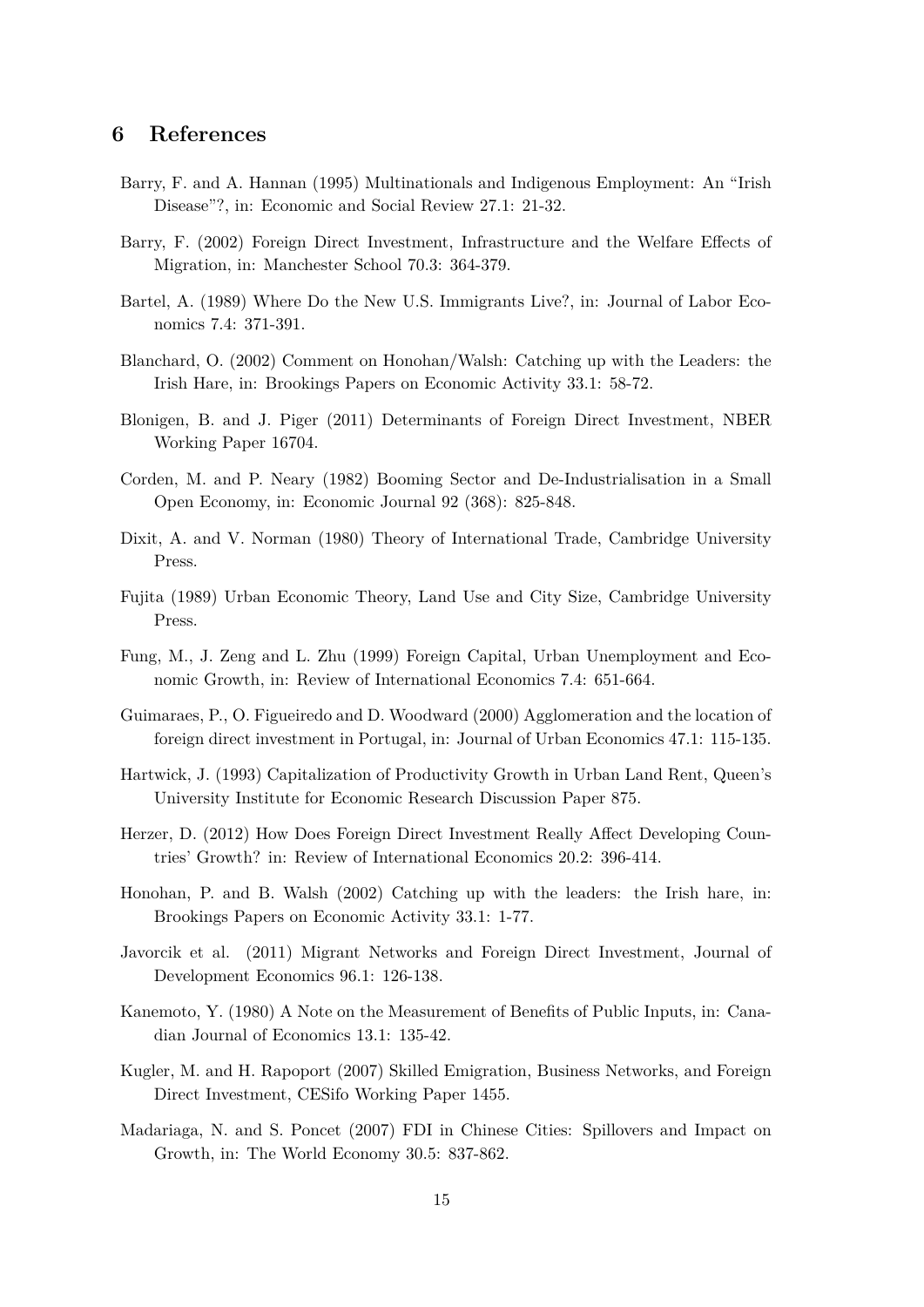- Michael, M. and P. Hatzipanayotou (1996) Foreign Aid Tied to Public Inputs, in: Keio Economic Studies 33.2: 35-45.
- Neary, P. (1995) Factor Mobility and International Trade, in: Canadian Journal of Economics 28: S4-S23.
- Wildasin, D. (2002) Urban Public Finance, Taylor and Francis.
- World Bank (1993) The East Asian Miracle, Oxford University Press.
- Yabuuchi, S. (1999) Foreign Direct Investment, Urban Unemployment and Welfare, in: Journal of International Trade and Economic Development 8.4: 359-371.
- Zheng, S., M. Kahn and H. Liu (2010) Towards a System of Open Cities in China: Home Prices, FDI flows and air quality in 35 cities, in: Regional Science and Urban Economics 40.1: 1-10.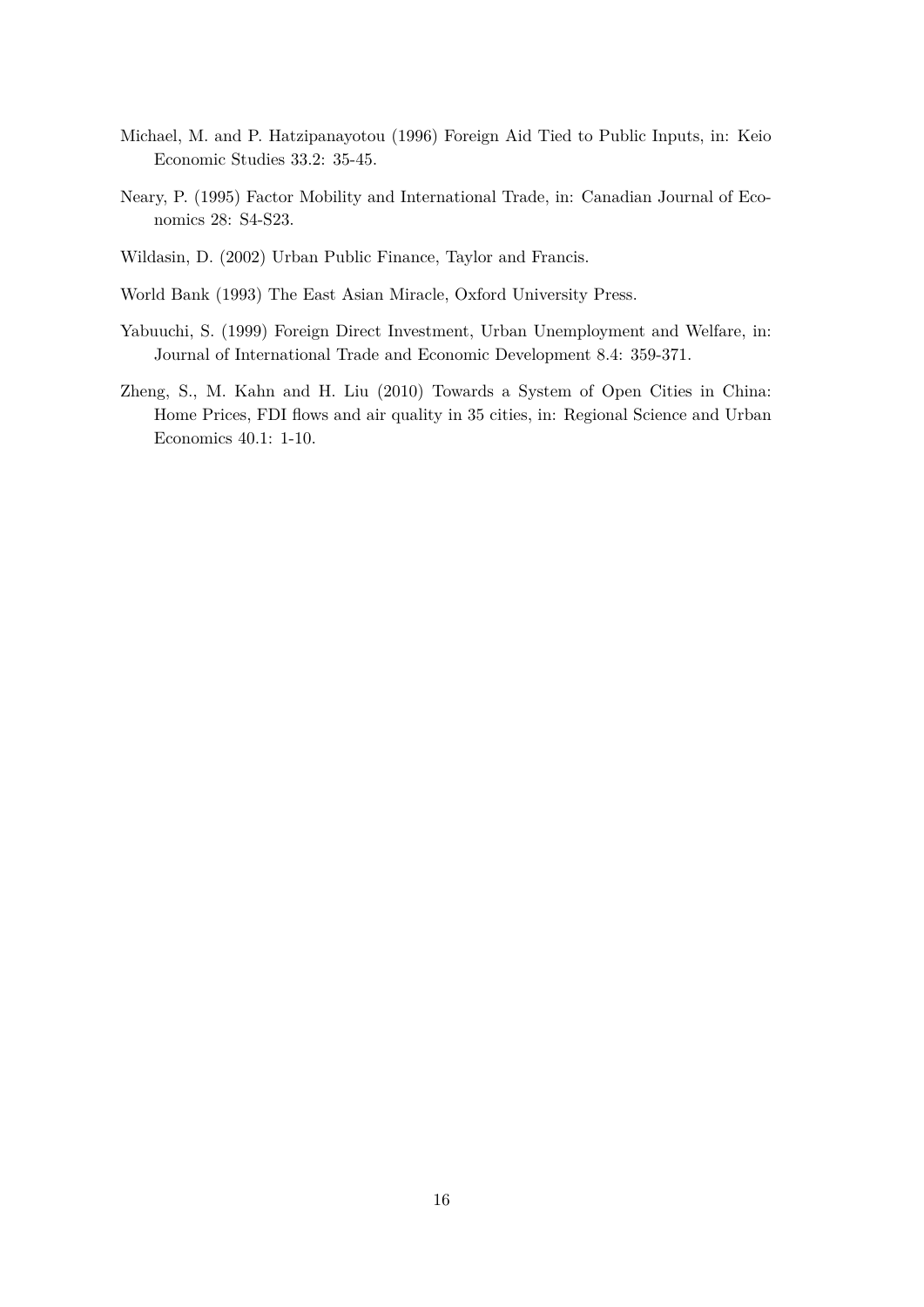#### **Appendix**

**Lemma 1**: By definition, the revenue function  $r(K, L, \gamma)$  is

$$
p_E \gamma f^E(K, L_E^*) + f^F(C, L - L_E^*),
$$

where  $L_E^* = L - L_F^*$  is the revenue maximizing labor input in sector *E* for given values of the exogenous stocks, or  $L_E(K, L, \gamma)$  in more detail. Optimal labor input  $L_E^*$  is implicitly defined by the equality of value marginal products, or  $\gamma f_L^E(K, L_E) = f_L^F(\overline{C}, L - L_E)$ . By differentiation, the derivatives  $\partial L_F^* / \partial K$  and  $\partial L_F^* / \partial \gamma$  are easily seen to be negative, etc.

Further, the following properties hold (dropping function arguments):

$$
r_{KL} = \gamma p_E f_{KL}^E \frac{\partial L_E}{\partial L} > 0 \qquad ; \qquad r_{LK} = \gamma p_E \Big( f_{LK}^E + f_{LL}^E \frac{\partial L_E}{\partial K} \Big) > 0
$$

$$
r_{LL} = \gamma p_E f_{LL}^E \frac{\partial L_E}{\partial L} < 0 \qquad ; \qquad r_{KK} = \gamma p_E \Big( f_{KK}^E + f_{KL}^E \frac{L_E}{\partial K} \Big) < 0
$$

$$
r_{CL} = f_{CL}^F \frac{\partial L_F}{\partial L} > 0 \qquad ; \qquad r_{CK} = f_{CL}^F \frac{\partial L_F}{\partial K} < 0
$$

Employing these derivatives, one can then go on to verify that

$$
\frac{r_{LL}}{r_{LK}} = \frac{r_{KL}}{r_{KK}} = \frac{r_{CL}}{r_{CK}}.\tag{15}
$$

**Proof of Lemma 1**: We find the second derivatives given in the Lemma by first applying the envelope theorem to identify the first partials. Differentiating these once more then gives the second partials. Plugging the appropriate second partials into (15) shows the two equations to be true.  $\Box$ 

**Lemma 2:** The following inequality is true:

$$
\frac{r_{LL} + \left(e_q^m / \delta\right) \left(Ic_y \alpha r_{CL} + e_q^m\right)}{r_{LK} + \left(e_q^m / \delta\right) Ic_y \alpha r_{CK}} < \frac{r_{KL}}{r_{KK}}\tag{16}
$$

**Proof of Lemma 2:** This inequality can be verified by inserting the derivatives in Lemma 1 into it, rearranging and making use of both equalities in (15). This yields the equivalent inequality  $e_q^m r_{KK} < 0$  – which is obviously true.  $\Box$ 

**Proof of Proposition 1**: Let us write down the changes in mobile inputs if the city is closed. On the one hand,  $dM = 0$  obviously. On the other hand,  $dK = (-r_{K\gamma}/r_{KK}) d\gamma$ .

Next, let us turn to the changes in mobile inputs if the city is open. Let us represent equations (8) and (9) as a single matrix equation:

$$
\begin{pmatrix}\nr_{LL} + (e_q^m/\delta)(e_q^m + I_{cy}\alpha r_{CL}) & r_{LK} + (e_q^m/\delta)I_{cy}\alpha r_{CK} \\
r_{KL} & r_{KK}\n\end{pmatrix}\n\begin{pmatrix}\ndM \\
dK\n\end{pmatrix}
$$
\n
$$
= \begin{pmatrix}\n-(r_{L\gamma} + (e_q^m/\delta)I_{cy}\alpha r_{C\gamma})d\gamma \\
-r_{K\gamma}d\gamma + d\rho\n\end{pmatrix}
$$
\n(17)

Making use of both equalities in (15), the determinant of the coefficient matrix on the l.h.s. of (17) is

$$
\Delta = e_q^m \left( e_q^m / \delta \right) r_{KK} > 0. \tag{18}
$$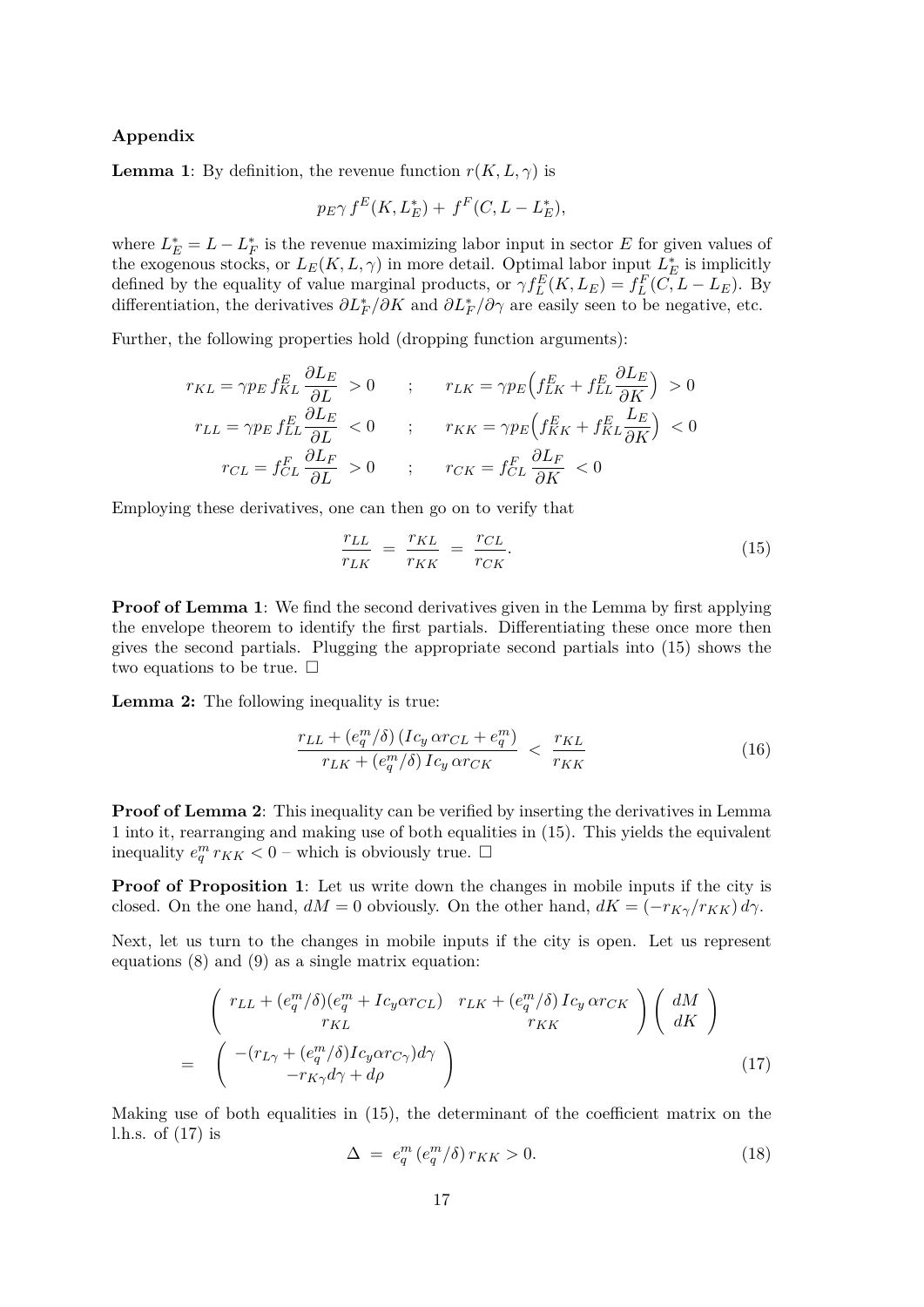Solving (17) for *dM* and *dK* gives

$$
dM = \frac{1}{\Delta} \Big[ \Big( (r_{LK}r_{K\gamma} - r_{KK}r_{L\gamma}) + (e_q^m/\delta)I_{c_y\alpha}(r_{CK}r_{K\gamma} - r_{KK}r_{C\gamma}) \Big) d\gamma
$$
  
- 
$$
\Big( r_{LK} + (e_q^m/\delta)I_{c_y\alpha r_{CK}} \Big) d\rho \Big]
$$
(19)

$$
dK = \frac{1}{\Delta} \Big[ \Big( (r_{KL}r_{L\gamma} - r_{LL}r_{K\gamma}) + (e_q^m/\delta)I_{cy}\alpha(r_{KL}r_{C\gamma} - r_{CL}r_{K\gamma}) - (e_q^m/\delta)e_q^mr_{K\gamma} \Big) d\gamma
$$
  
+ 
$$
\Big( r_{LL} + (e_q^m/\delta)(e_q^m + I_{cy}\alpha r_{CL}) \Big) d\rho \Big]
$$
(20)

For  $d\gamma > 0$ , clearly  $dM > 0$  also, given that the two terms on the first line of the r.h.s. of (19) are. So as labor is permitted to move, labor does move.

For  $d\gamma > 0$ , moreover, the resulting dK here is greater than that obtained in the closed city case, of  $(-r_{K\gamma}/r_{KK}) d\gamma$ . This is easily seen when dividing the third term within the brackets on the first line of the r.h.s. of (20) by the denominator  $\Delta$ . This division just gives  $-r_{K\gamma}/r_{KK}d\gamma$ . Throwing in those extra two (positive) terms on the first line of the r.h.s. of (20) can only make the inflow  $dK$  in the open city case become even bigger.  $\Box$ 

**Proof of Proposition 2:** We first establish the factor returns in the closed city case (where  $dM = 0$  and  $dK = -(r_{K\gamma}/r_{KK})d\gamma$ ). First,  $dr_L = r_{LK}dK + r_{L\gamma}d\gamma$ , or

$$
dr_L = \left(-r_{LK}\frac{r_{K\gamma}}{r_{KK}} + r_{L\gamma}\right)d\gamma\tag{21}
$$

Similarly,  $dr_C = r_{CK}dK + r_{C\gamma}d\gamma$  becomes

$$
dr_C = \left(-r_{CK}\frac{r_{K\gamma}}{r_{KK}} + r_{C\gamma}\right)d\gamma\tag{22}
$$

Next we establish the two factor return changes in the open city. First, *dr<sup>L</sup>* now is  $dr_L = r_{LK} dK + r_{LL} dM + r_{L\gamma} d\gamma$ . Substituting *dK* and *dM* from (20) and (19), respectively, and employing the two (or actually three) equalities in (15) as many times as needed ultimately just gives the simple wage change already set out in (21).

Second, and likewise,  $dr_C$  now equals  $dr_C = r_{CK}dK + r_{CL}dM + r_{C\gamma}d\gamma$ . Plugging in the solutions (19) and (20) and again making use of the various equalities in (15) shows that this latter change just reduces to the simpler change in the return to local capital set out in  $(22)$ .  $\square$ 

**Proof of Proposition 3**: As in the main text,  $dq|_o$  ( $dq|_c$ ) denotes the rental change in the open (closed) city. We first show that  $dq|_c < dq|_o$ .

For the closed city, totally differentiating land market equation  $I = Ie_q(q, u^i) + Me_q(q, u^m)$ , indigenous household budget equation  $e(q, u^i) = \alpha r_C + r_L + q$  as well as immigrant household budget equation  $e(q, u^m) = r_L$ , eliminating  $du^i$  and  $du^m$  and rearranging gives

$$
(Ie_{qq}^i + Me_{qq}^m) dq|_c + Ic_y^i (dr_L + \alpha dr_C + (1 - e_q^i) dq|_c) = -Mc_y^m(dr_L - e_q^m dq|_c).
$$
 (23)

For the open city, totally differentiating  $(1)$  and  $(4)$  and replacing  $du^i$  gives

$$
(Ie_{qq}^i + Me_{qq}^m)dq|_o + Ic_y^i(dr_L + \alpha dr_C + (1 - e_q^i)dq|_o) = -e_q^m dM.
$$
 (24)